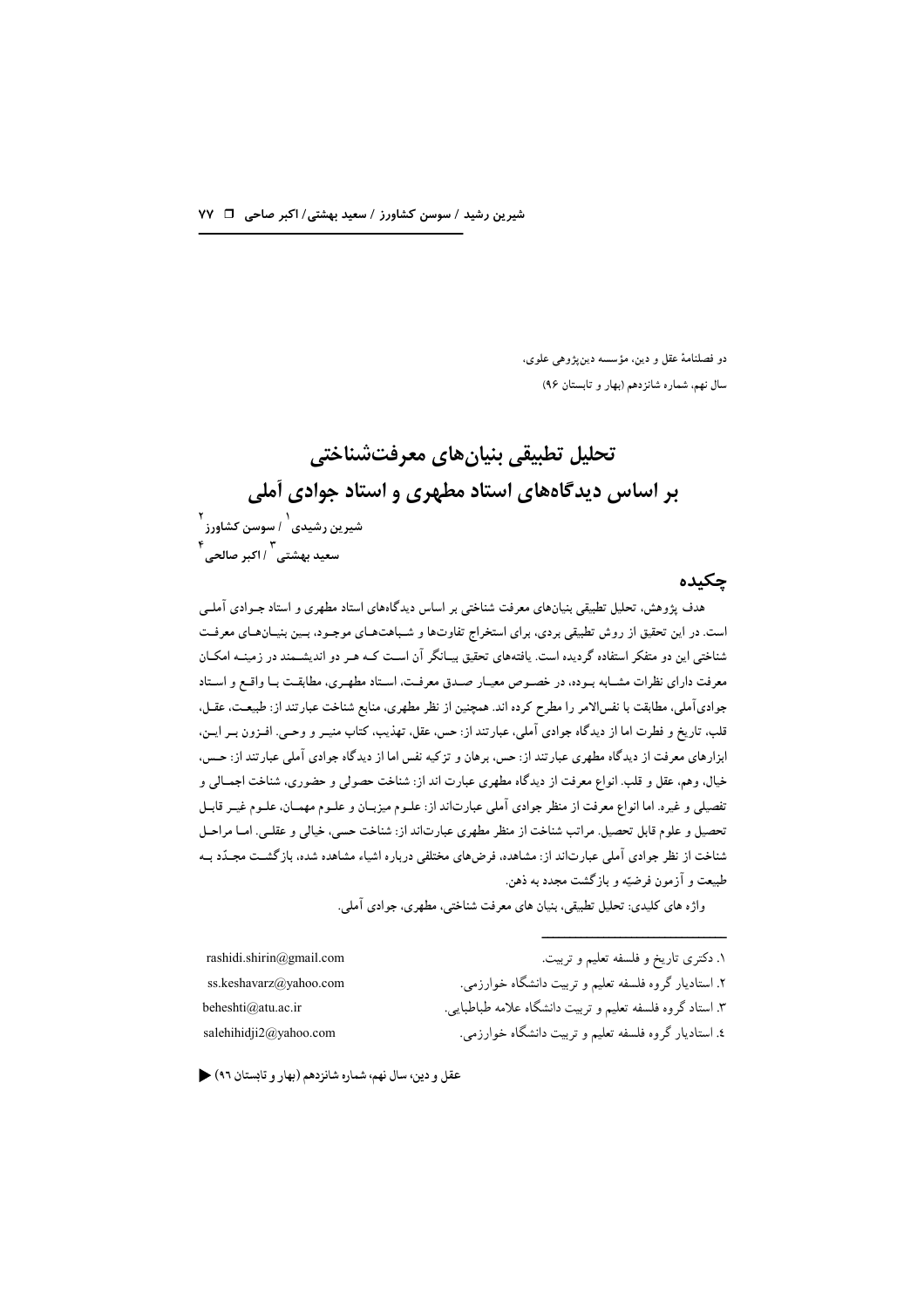۷۸٪ □ تحلیل تطبیقی بنیانهای معرفتشناختی براساس دیدگاههای استاد مطهری و استاد جوادیآملی

#### مقدمه

معرفتشناسی در فلسفه اسلامی به دو دوره اصلی تقسیم می شود: معرفتشناسبی در دورهی قدیم فلسفه اسلامی و معرفتشناسـی در دورهی معاصـر فلسـفه اسـلامی (کر دفیر وزجایی، ۱۳۹۳: ۲۴-۱۰). «معرفتشناسی» به طور مطلق، دانشی است کـه درباره تعريف معرفت، امكان معرفت، انواع معرفت، راهها و ابزارهاي كسب معرفت. معيار صدق معرفت، معيار توجيه و اعتبار انواع معرفتها بحث مي كند (مصباح يزدي، ۱۳۹۰: ۸۸). پاسخ به مسائل مربوط به معرفتشناسی در هـر جامعـه و در هـر نظـام آموزشي برگرفته از پاسخ به مسائل جهان بيني و فلسفه حاكم بر آن جامعه مي باشـد. در نتيجه، برنامه درسي با سؤالات اساسي بيان شده در بحث از مباني فلسفي تعلــيم و تربیت، به خصوص معرفت شناسی، رابطه آشکار دارد و بدون پاسخ به ایــن ســوالات نمی توان به بر نامه درسی و آموزشی متناسب با نظام فلسـفی اعتقــادی در یـک نظــام دست یافت. (بهشتی و همکاران،۱۳۹۲: ۲). آموزش عالی به طور عام و علوم انســانی به طور خاص به عنوان رکن اساسی نظام آموزشی کشـور، بایــد بــر نظــام فلســفی و اعتقادی حاکم بر جامعه اسلامی مبتنی باشد. لازمه این امـر، تــدوین و تبیــین مبــانی فلسفي، ارزشي، اجتماعي و روانشناختي برنامه درسي اسلامي است و تحقق اين امـر مستلزم واکاوي و تبيين دقيق و همه جانبه اين مباني در منــابع دينــي و در انديشــه ي اندیشمندان اسلامی است. این یژوهش میکوشد با درنگ و درایتی در آثــار آیــت الله مطهری و آیت الله جوادی آملی؛ تحلیلــی تطبیقــی در خصــوص بنیــانهــای معرفــت شناختي اين دو صاحب نظر فلسفه اسلامي انجام داده و ديدگاهي جـامع دربـاره ايــن موضوع مهم فراهم آورد و زمینهی درک و یژوهش بیشتر در سایر موضوعات مــر تبط را هموار سازد. برای نیل به اهداف تحقیق حاضـر از روش تطبیقـی ۱ بـر دی ۲، بـرای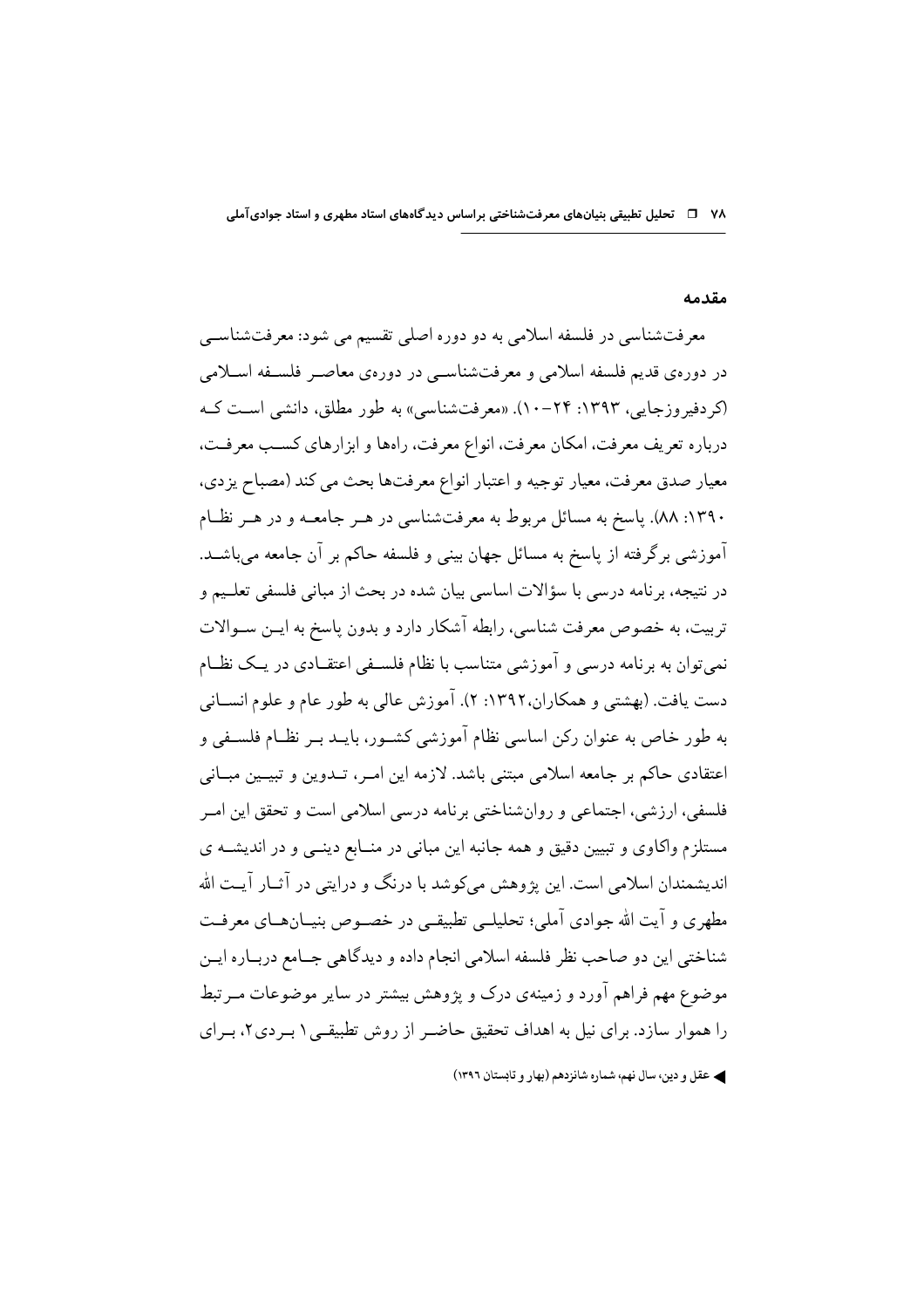استخراج تفاوت ها و شباهتهای موجود، بین بنیانهــای معرفـت شــناخته ٍ آیــت الله مطهری و آیت الله جوادی آملی استفاده گردیده است. بر اساس ایــن الگــو اطلاعــات گر دآوري شده در چهار مرحله مورد تجزيه و تحليل قبرار مبي گيرنيد. اين مراحيل شـامل؛ توصـيف٣، تفسـير۴، همجوارسازي٥ و مقايسه۶ است (آقازاده، ١٣٨١: ١۴٣). در مرحله توصیف، دیدگاه های هر دو صاحب نظر در ارتباط بــا بنیــان هــای معرفــت شناختی، که از قسمتهای قبل به دست آمدهاند، توصیف شـده و در مرحلـــه تفســـیر اطلاعاتی که در مرحله نخست توصیف شده بود مورد بررســی و تفســیر قــرار گرفتــه است. در مرحلــه همجوار سازي بر اساس اطلاعات به دست آمــده در مراحــل اول و دوم طبقهبنــدي لازم انجــام شده و اطلاعات در کنار یکدیگر قرار گرفته؛ به گونــهای که چهارچوبی را به ای مرحلـه نهـایی فراهم ساخته و در نهایت، در مرحله مقایسه؛ مسأله تحقیق در زمینه شباهتها وتفاوتها، مــورد بررسی و مقایسه قرار گرفته است.

# بنیان های معرفت شناختی از دیدگاه آیت الله مطهری مكان معرفت

مطهری تصریح کرده که قر آن کتابی است که اولین مرتبه که نازل شد سخن خود را با «خواندن»، «علم»، «كتابت» آغاز كرد ( علق:۵– ۷۱). قر آن صريحاً مسائلي را بـه عنوان موضوع مطالعه و تفکر پیشنهاد میکند. این موضوعات همانهاست که نتیجـهی مطالعهي أنها همين علوم طبيعي و رياضي و زيستي و تـاريخي و غيــره اسـت و ايــن نشان دهنده اهميت علم از نظر اسلام ميباشد (بقره: ۱۶۴ ۸ ؛ فاطر: ۲۷ ۹ ) (مطهـري، ۱۳۹۱ب : ۱۸۴-۱۸۳). مطهري چنين ميiويسد كه قـرآن قائـل بـه امكـان شـناخت است. وقتی قر آن دعوت مے کند به شناخت، دعوت به یک امر ناممکن نمے کند. قــر آن هنگامی که راجع به آدم در آیه ۳۱ سوره بقره ۱۰، اول درجهی شـناختش را تــا حــدّ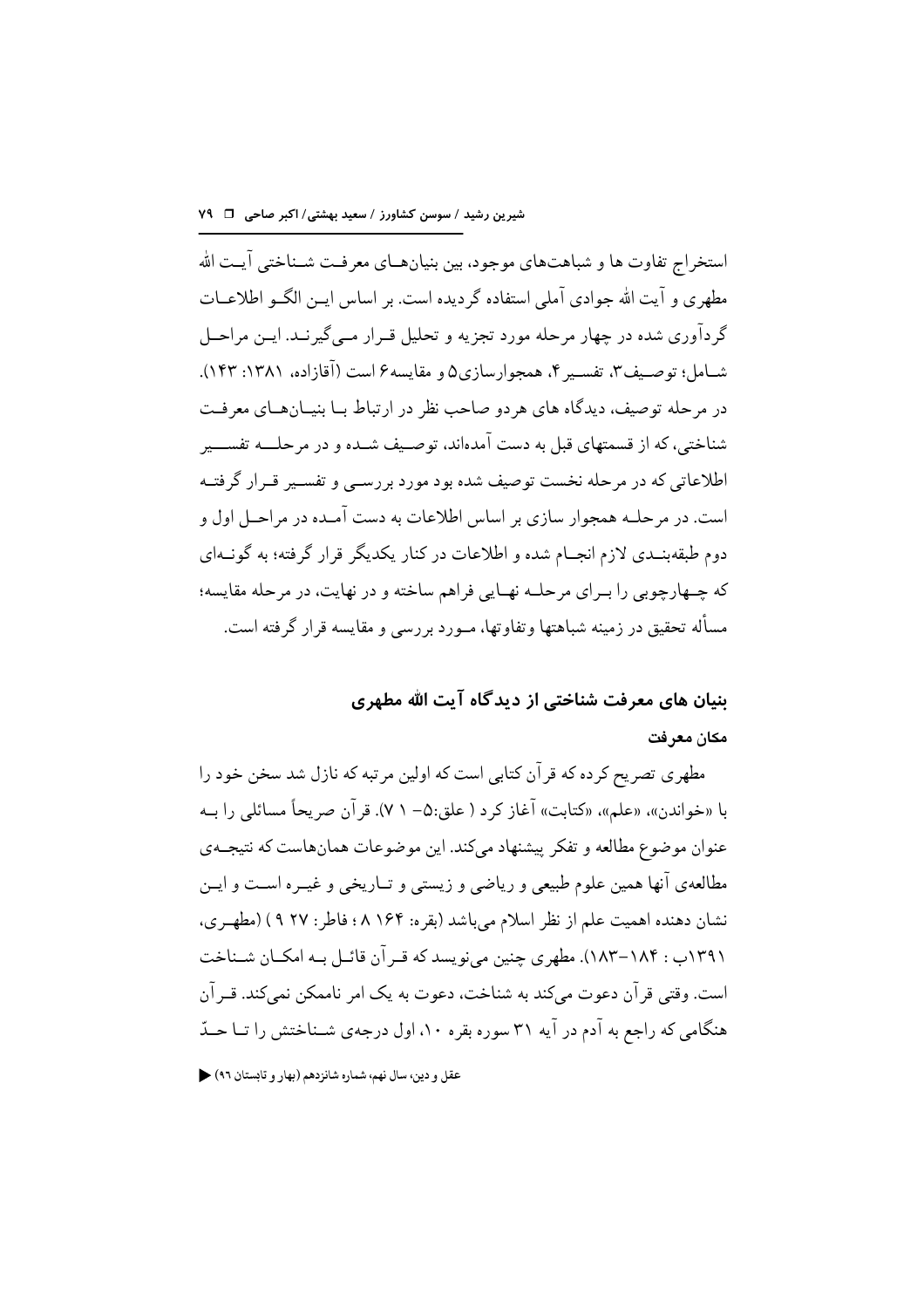بینھایت بالا می ہر د جه می خواهد بگو پد؟ مے خواهــد بگو پــد: ای بشــر! تــو امکــان شناخت بینهایت داری. این همه در قرآن امر به نظر هست، امر به تفکّر و تدبّر هســت. از این قبیل: در آیه ۱۰۱ سوره یونس ۱۱ آمده است، به این مردم بگو نظر کنید، فکـر کنید، در این آسمان ها و زمین چه چیزهایی هست، بشناسید (مطهری،١٣٩١: ١٢). از نظر ایشان؛ وقتی که شما میگویید به هیچ نمیشود معرفت پیدا کرد، این خودش نوعی معرفت به هیچ است (مطهری، ۱۳۸۹: ج ۹، ۵۷۱). حکمای اسلامی معتقدند کــه ایمــان اسلامی (ایمانی که در قرآن آمده است) یعنی شناخت جهان بهطور کلـبی آنچنــان کــه هست. حکما در تفاسیر خودشان همیشه ایمان را به صورت معرفت و شـناخت و بـه صورت حکمت تفسیر میکنند. می گویند: ایمان یعنی شناخت، اما شـناختی کـه یـک شناخت فلسفي و حکیمانه است، نه شناخت علمی که شناخت جزئی است. شـناخت فلسفي وكلي و حكيمانه يعني اينكه مبدأ و منتهاي جهان و مراتـب هســتي و جريــان های کلی جهان را کشف کنیم و بدانیم (مطهری، ۱۳۸۹: ج۲۲، ۱۸۲).

## انواع معرفت

از نظر مطهري «تشخيص و تميز شيئ از غير خودش بـه وسـيله جـزء اختصاصـي اصطلاحاً «معرفت» يا «شناسايي» ناميده مي شود و گاهي علم اوّلي و حصول صورت اوّلي را كه معلول بر خورد ذهن با واقعيت عينــي اسـت «معرفـت اجمــالي» و تميــز و بازشناسی شئ را که نتیجه تجزیه و تحلیل ذهن به مابه الاشتراک و مابه الامتیاز است «معرفت تفصیلی» مینامند. به هر حال « معرفت» تمیز دادن و «تعریف» ممتاز ساختن است و البته یک مفهوم و صورت ذهنـبي در صـورتبي نيازمنــد بــه تعريــف و تحصــيل شناسایی است که وجه مشترکی با اشیاء دیگر داشته باشد تا با تحصیل وجه اختصاص و امتیاز، معرفت و شناخت حاصل شود» (مطهری، ۱۳۸۹: ج۶، ۵۳۵).

۸۰٪ □ تحلیل تطبیقی بنیانهای معرفتشناختی براساس دیدگاههای استاد مطهری و استاد جوادی آملی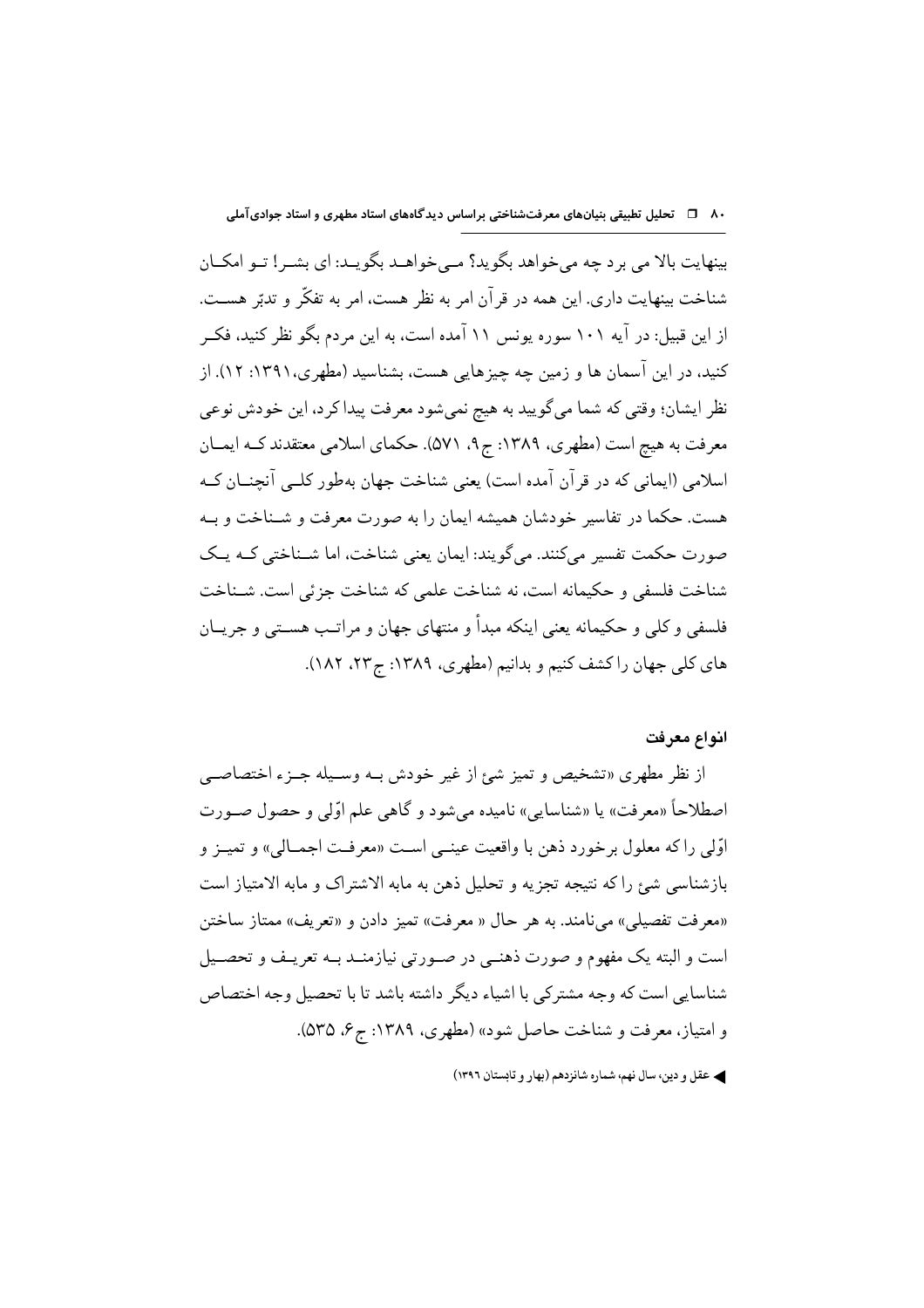محسوسات بایه معقولات هستند. ادراک حسبی و سطحی را تبا در مرحلبه ادراک حسي است «شناخت» مي گويند ولي مي گويند «شناخت حسي» شـناختي اسـت كـه مشترک میان انسان و حیوان است و این غیر از شـناخت علمـی و شـناخت عمقـی و شناختی است که مخصوص انسـان اسـت (مطهـري، ١٣٨٩: ج ١٠، ٢۶٣). در مسـأله معرفت و شناخت، یکی باب تصورات است که مطرح است و دیگری باب تصـدیقات. انواع معرفت علمي عبارت است از يک بررسي (يعني بررسي جزئيــات) و بعــد ارائــه یک تئوری (یعنی یک حدس یا فرضیه که ابتدا برای تفسیر و توجیه این جزئیــات بــه ذهن انسان مي آيد) و بعد هم آزمون و عمل و آزمايش و بـالأخره در مرحلـه چهــارم ارائه قانون كلي. شناخت روى كليات است؛ يعنى معرفت و شناختى كه ما مـي گــوييم معرفت به جهان داریم، معرفت های کلی را می گوییم. معرفت های جزئی که «معرفت سطحی» نامیده میشود مورد بحث نیست (مطهری، ۱۳۸۹: ج ۰۱، ۳۰۹–۳۰۸). ایشان همچون فلاسفه پیش از خود، تصورات را به کلی و جزئی و هر کدام از آنها را به انواع دیگری تقسیم کرده است.تصور جزئی، یک سلسله صورتهاست که جز بـر شـخص واحد قابل انطباق نيست. يک سلسله معاني و مفاهيم و تصورات را «کلّي» مي نــاميم زیرا قابل انطباق بر افراد فراوانی می باشد. و حتی قابلیت انطباق بر افراد غیرمتنــاهی دارند (مطهري،١٣٨٧: ج۵، ٥٤–۵۵). ايشان همچون فلاسفه مسلمان پـيش از خــود، منشأ همه تصورات را حس مىداند، ولى حس را در حواس ينج گانه منحصر نمىكند، بلکه حس باطن و علوم حضوري را نيز منشأ برخي از ادراكــات مــيدانــد (مطهــري، ١٣٨٩: ج۶، ١١١١). در واقع، ايشان شروع ادراكات بشر را حس مىداند؛ زيرا پيش از تصدیق، انسان باید به تصور نائل آید و تصور نیز منشأ حسی دارد.

استاد مطهری معتقد است: در اصطلاح فلسفی علم بر دو گونه است: علم حضوری و علم حصولي. علم حضوري يعني علمي كه عين واقعيت معلوم بسيش عــالم حاضـر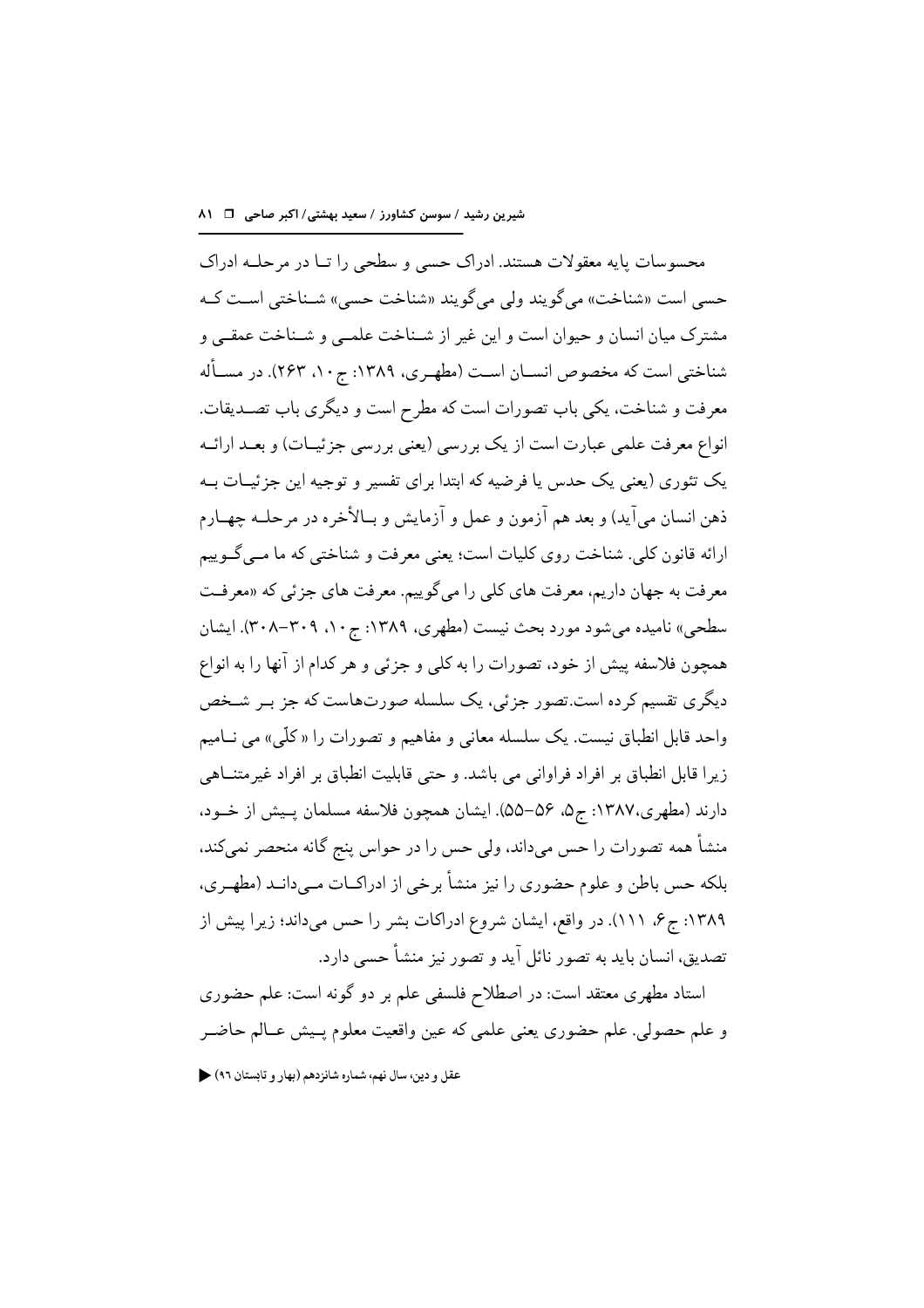۸۲٪ □ تحلیل تطبیقی بنیانهای معرفتشناختی براساس دیدگاههای استاد مطهری و استاد جوادی آملی است. علم حصولي يعني علمي كه واقعيت معلوم پيش عالم حاضر نيست، فقط مفهــوم و تصویری از معلوم پیش عالم حاضر است (مطهری، ۱۳۸۹: ج۶، ۱۰۳).

#### منابع معرفت

يكي از منابع شناخت، طبيعت است. منبع ديگر شناخت، عقل و خرد انسان است. طبیعت منبع بیرونی برای شناخت است. عقل منبع درونی برای شــناخت اســت. منبــع سوم قلب و دل است. مسلماً هيچ مكتب مادي اين منبع را قبول نـدارد و بــه رســميّت نمي شناسد. علمائي كه الهي فكر ميكنند به اين منبع و ابزارش ايمان دارنـد. قـرآن بــه ظاهر (طبيعت و محسوسات) توجه كرده است بدون آنكه از باطن (مـاوراء الطبيعــه و غیب و معنویت ) اعراض کر ده باشد. درونگرایی و برونگرایی اسلام دوش بـه دوش یکدیگر و جدایی ناپذیرند. پس اسلام منبع دل و ابزارش که تزکیه نفس اسـت را بــه رسمیت میشناسد۱۳. یک منبع دیگر شناخت که قرآن نیز به آن اهمیـت زیــادی داده است تاریخ است ۱۴. قرآن اصل تصادف را انکار میکند، اصل سنن را قبول میکند و به آن تصریح می نماید. انسان در تحولات تاریخی نقـش دارد (مطهـری، ۱۳۹۱: ۸۰– ۶۰). ماده ي فَطَرَ(ف، ط، ر) مكرِّر در قر آن آمده است: «فَطَرَهُنَّ» ۱۵، «فاطِر السَّمواتِ و الأرضِ»١۶، «إذًا السَّماءُ انفَطَرَت» ١٧ و «مُنفَطِرٌ بِهِ» ١٨. در همه جا در مفهوم اين كلمـه، ابداع و خلق- و بلکه خلق به همان معنای ابداع– است. «ابداع» به یـک معنــا یعنــی آفرینش بدون سابقه. لغت «فطره» یا «فطرت» در قرآن در مورد آیه ۳۰ سوره روم در مورد انسان و رابطهى او با دين آمده است: «فَأَقِمْ وَجْهَكَ لِلدِّين حَنِيفاً فِطْـرَتَ اللَّهِ الَّــتي فَطَرَ النَّاسَ عَلَيْها لا تَبْدِيلَ لِخَلْقِ اللَّهِ ذلِكَ الدِّينُ الْقَيِّمُ وَ لكِنَّ أَكْثَرَ النَّاسِ لا يَعْلَمُون». یعنی آن گونهی خاص از آفرینش که ما به انسان دادهایـم، یعنـی انســان بــه گونــهای خاص آفريده شده است. فطرت انسان يعني ويژگي هايي در اصل خلقـت و آفـرينش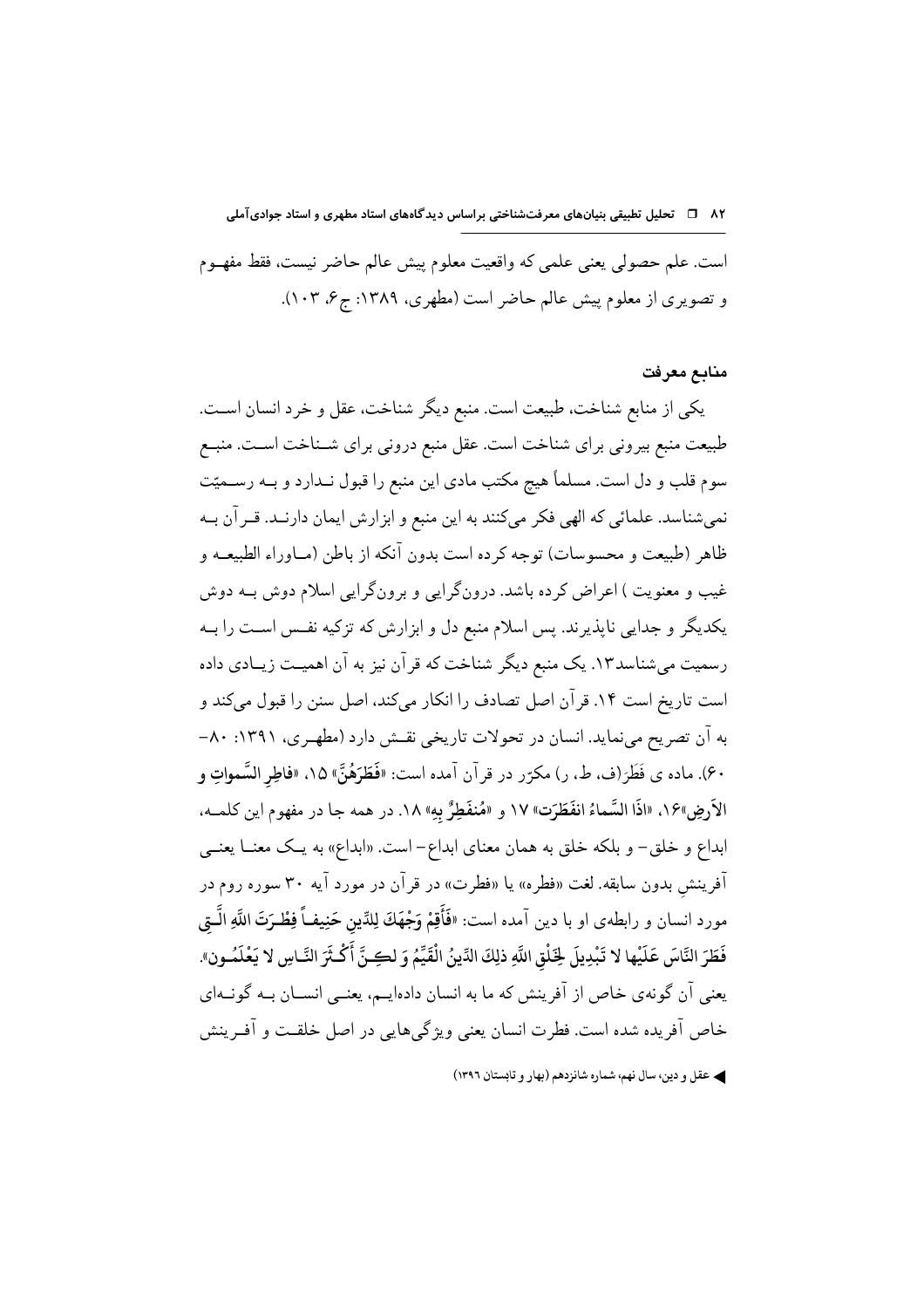انسان (مطهری، ۱۳۹۲: ۱۸–۱۸). فطرت یک امر تکوینی است، یعنی جزء سرنوشت انسان است. فطريّات انسان مربوط به مسائل انساني (ارزش هاي انساني) يــا مســائل ماوراء حيواني است (مطهري، ١٣٩٢: ٣٣). از آيه ٧٨ سوره نحل بعضبي خواســتهانــد استنباط کنند که همه معلومات انسان اکتسابی است ایـن یـک نظر یّـه اسـت. نظر یـه حکمای اسلامی این است که انسان بعضی چیز ها را بالفطر ه می داند که آنهــا البتــه کــم هستند. اصول تفكر انساني كه اصول مشترك تفكرات همه انسانهاست اصولي فطري هستند و فروع و شاخههاي تفكرات، اكتسابي. فيلسوفان اسلامي قائل به ايـن هسـتند که اصول اولیهی تفکر انسان آموختنی و استدلالی نیست و پی نیاز از اســتدلال اسـت ولي در عين حال اين اصول را ذاتي نمي دانند آنچنان كه افلاطـون و يــا كانــت ذاتــي میدانند. همین قدر که انسان دو طرف قضـایا (موضـوع و محمـول) را تصـوّر کنــد ساختمان ذهن این طور است که بلافاصله به طور جزم حکم به رابطه ی میان موضوع و محمول مے کند (مطهری، ۱۳۹۲: ۵۰–۴۷).

### ابزارهای معرفت

حواس، ابزاري براي منبع طبيعـت اسـت. ابـزار دوم شـناخت، اسـتدلال منطقـي، استدلال عقلي، آنچه که منطق آن را «قياس» يا «برهان» مي نامد مي باشد که يک نــوع عمل است كه ذهن انسان آن را انجام مىدهد. منبع سوم، قلب يا دل است كه ابــزار آن را باید عمل تزکیــه نفـس بــدانیم (مطهـري، ۱۳۵۸: ج۱۳، ۳۷۴). یکــی از وســائل و ابزارهای شناخت برای انسان «حواس» است. حس شرط لازم برای شناخت هست، اما شرط كافي براي شناخت نيست. انسان براي شناختن، به نوعي تجزيه و تحليل نياز دارد. تجزیه و تحلیل، کار عقل است. تجزیه و تحلیلهای عقلی، دسـته بنــدی کــردن اشياء در مقوله هاي مختلف است. همچنين تعميم دادن و عمل تجريد نيز عملي عقلــي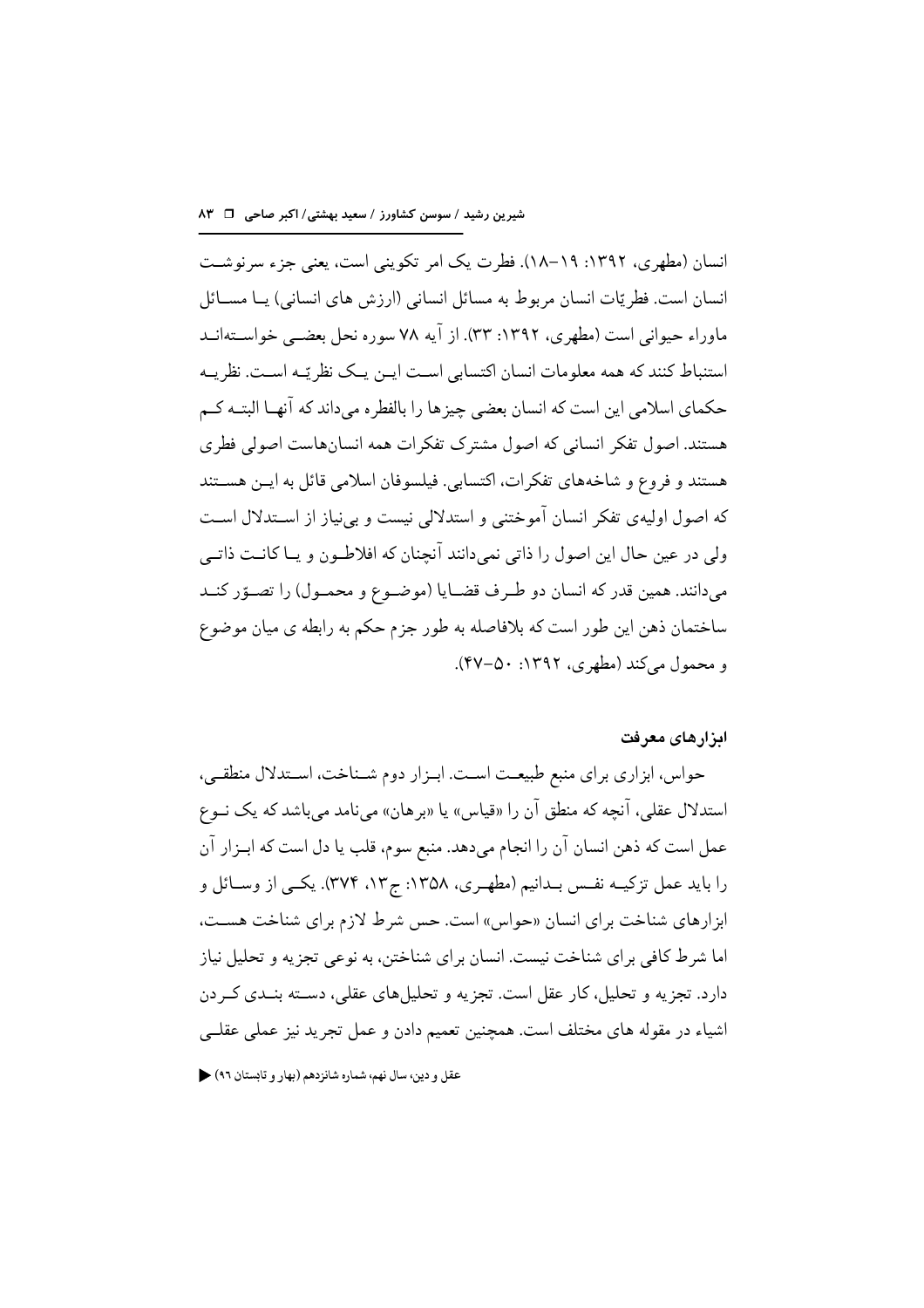مر باشند. بنار این حس یکی از ایزارهاست و عقل اندیشه، فکر، فاکره، ایزار دیگری است که هر دو برای شناختن ضرورت دارد و ما از این ها بی نیاز نیستیم. قرآن در آیه ۷۸ سوره ی نحل ۱۲ به صراحت مطلبی را بیان می کنـد کـه نظـر ش در مـورد ابـزار شناخت معلوم می شود. این آیه منافاتی با مسئله فطرت ندارد. در میان حواسّ انسان، آن حواسی که بیش از همه در شناسائی تأثیر دارد، چشم و گــوش اسـت. قــر آن هــم اپنجا آن دو حاسّه مهم را ذکر کر ده، بعد از اینکه می گوید شما آمدید بـه ایـن دنیــا در حالي كه هيج چيز نميدانستيد مي گويد: به شما چشم و گوش داد، حــواس داد، يعنــي ابزار دانستن داد. پشت سرش آن چیزی را ذکر میکند کــه در اصــطلاح قــر آن بــه آن «لُبّ» و یا «حِجر» گفته می شود– آن چیزی که مرکـز تفکـر اسـت. بعــد از چشــم و گوش، دل را ذکر می کند، یعنی همان قوهای که تجزیه و ترکیب می کند، تعمیم می دهد، تجريد مے كند. بناہر اين قر آن اين دو ابزار حس و عقل را صر يحاً به رسميّت مے شناسد. یکی دیگر از ابزارها عمل است. تا وقتی که ما سرو کارمان فقط با حس محض باشـد اسمش «استقراء» است، وقتى ياى عمل در ميان بيايد كه ياى عقل هم بيشــتر در كــار می آید اسمش «آزمون یا تجربه یا آزمایش» است. یکی از اشــتباهات بســیار بــزرگ فیلسوفان اروپائی تفکیک نکردن میان استقراء و تجربه است. در صورتی که فیلسوفان ما این دو را از یکدیگر تفکیک میکنند و باید هـم تفکیـک شـود. یکـی دیگـر از آن ابزارها، تزکیه نفس است. دل منبعی برای شناخت است و تزکیه نفس ابزار ایــن منبــع. طبیعت منبعی برای شناخت است و حواس ابزار آن و نیز عقل منبعی برای شــناخت و استدلال و بر هان ابزار آن (مطهری، ۱۳۹۱: ۳۷–۳۷).

مر احل معر فت از نظر مطهری، قدما و همچنین متأخرین برای ادراکات انسان از خارج سه مرتبــه ﴾ عقل و دين، سال نهم، شماره شانزدهم (بهار و تابستان ١٣٩٦)

۸۴٪ □ تحلیل تطبیقی بنیانهای معرفتشناختی براساس دیدگاههای استاد مطهری و استاد جوادی آملی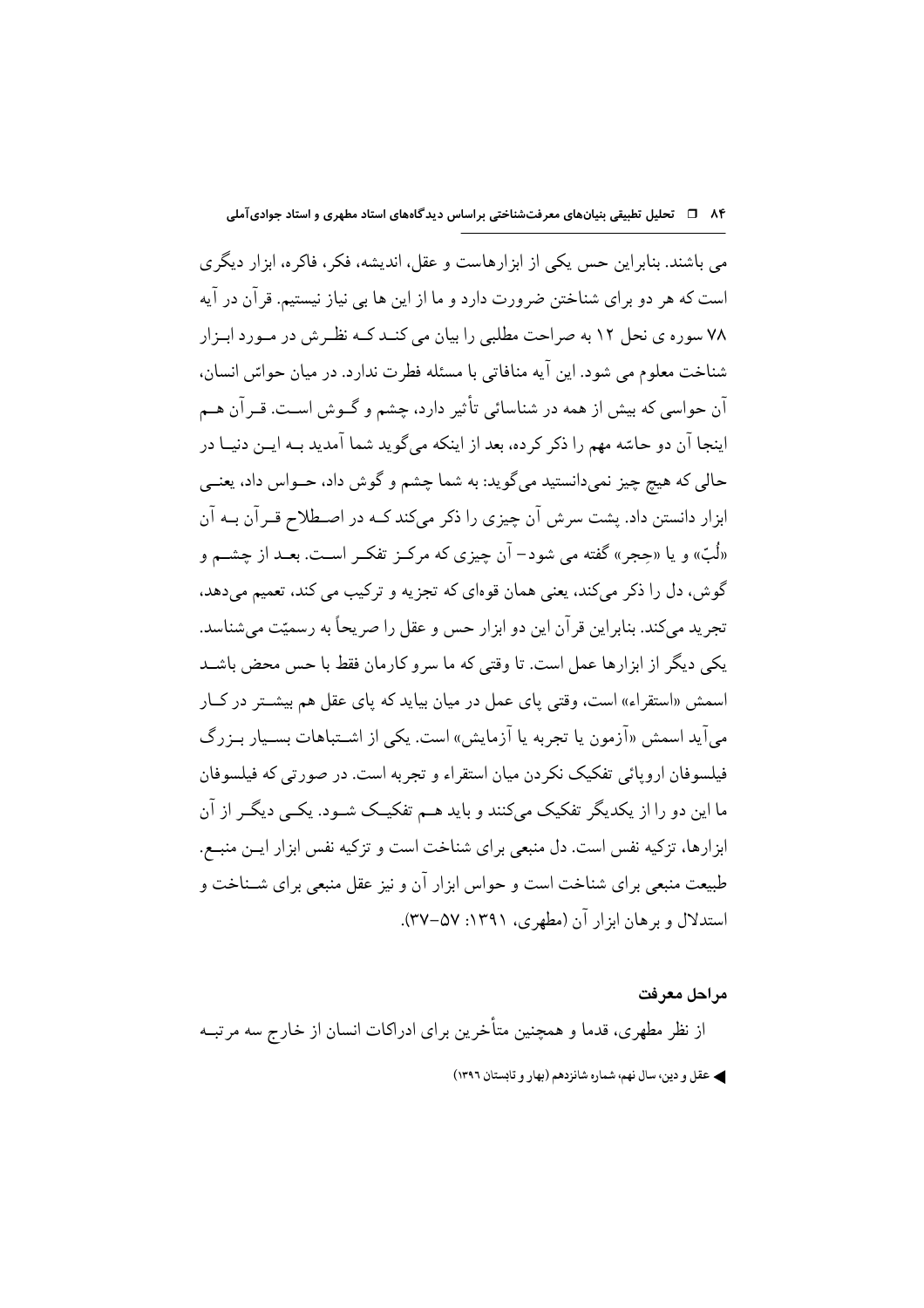قائل شدهاند: مر تبهي حس، مر تبهي خيــال و مر تبــهي تعقــل. ايــن ســه نحــوه ادراك بالوجدان برای انسان وجود دارد و هرکس با علم حضوری آنها را در خود مبی پابـد. مر تبهي حس عبارت است از آن صوري از اشـياء كــه در حــال مواجهــه و مقابلــه و ارتباط مستقیم ذهن با خارج با به کار افتادن یکی از حواس پنجگانــه (یــا بیشــتر) در ذهن منعکس می شود. مر تبه ی خیال: ادراک حسی پس از آنکه از بین رفت اثــری از خود در ذهن باقی می گذارد که آن را «خیال» یا «حافظه» مبی نـامیم. البتــه صــورت خياليه وضوح و روشني صورت محسوسه را ندارد. مر تبه تعقل: ادراك خيالي چنانچه دانستیم «جزئی» است یعنی بر بیش از یک فرد قابل انطباق نیست لکـن ذهـن انســان یس از ادراک چند صورت جزئی قادر است یک معنای کلی بسازد که قابل انطباق بـر افراد کثیر ، باشد. این نحوه از تصور را «تعقل» یا «تصـور کلـبي» مـبي نامنــد (مطهـري،  $. (111 - 119.5)$ 

فیلسوفان ما بر ای شناخت، مراحل قائل هستند. آن ها شناختهای تجربی را سـه مرحلهاي مي دانند ولي چون همه شناختها را منحصر به شناخت تجربي نمـي داننـد، قائل به شناختهاي دو مرحلهاي هم هستند، يعني شناخت تعقلي غير تجربي. اين نوع شناخت از احساس آغاز می شوند و با تعقل پایان می پابد بدون اینکه نیازی به مرحله براتیک و عمل داشته باشد. در مرحلهی شناخت احساسی که انســان و حیــوان در آن مشترک هستند، همهی شناختهها جزئی است. یکی از خصوصیات شـناخت حسـی، جزئيّت و فرديّت است. شناخت حسى ظاهري است، عمقى نيسـت، شـناخت حسـي نمي تواند به رابطه ي علَّيّت و معلوليّت يي ببرد. شناخت حسى به زمان حال تعلُّق دارد نه به گذشته و نه به آینده. شناخت حسی، منطقهای است. شــناخت تعقلــی انســان، از ظواهر به بواطن نفوذ مے کند و روابط نامحسـوس را درک مـے کنـد (مطهـری، ۱۳۹۱:  $(9\lambda - 1)$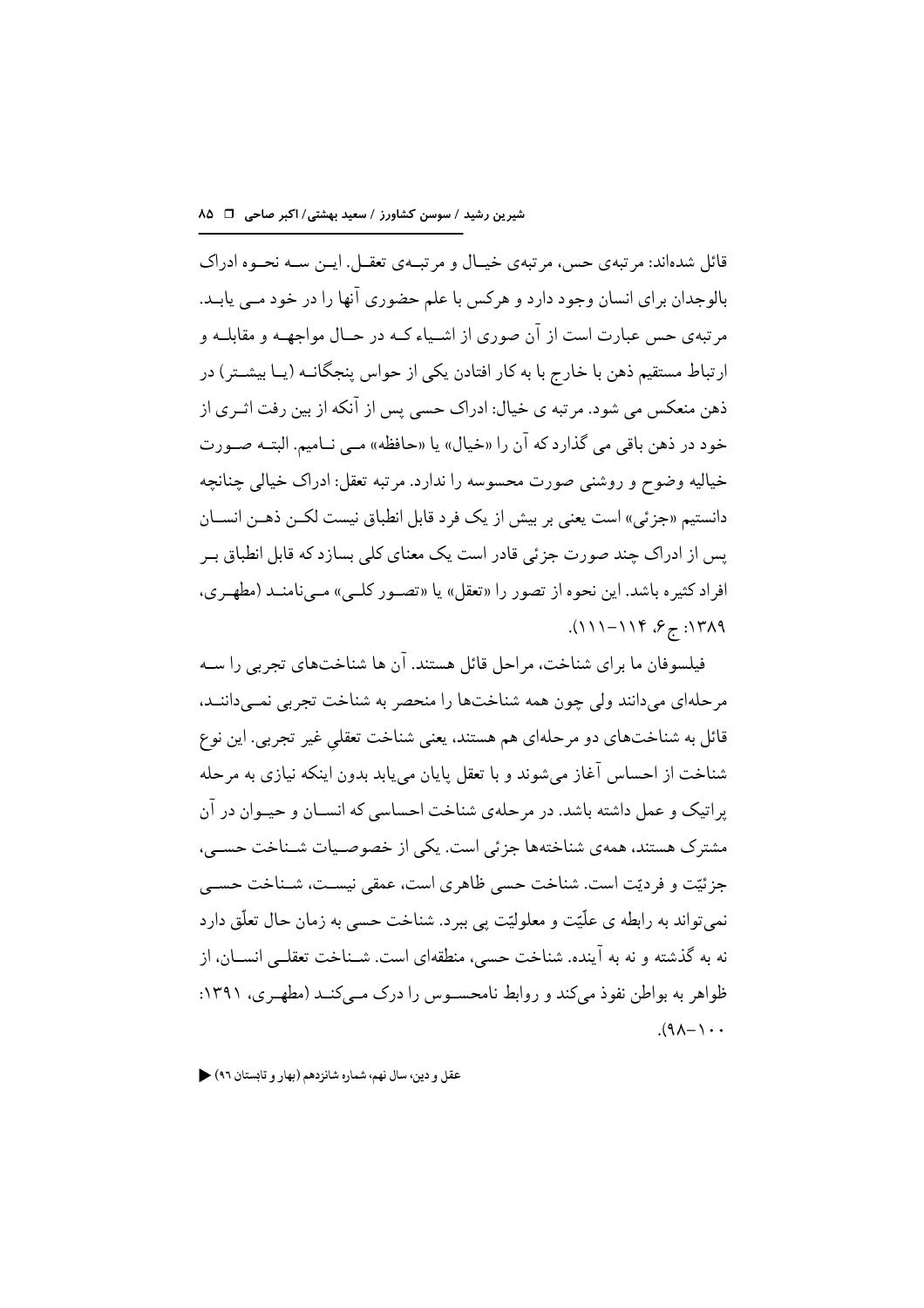۸۶ تحلیل تطبیقی بنیانهای معرفتشناختی براساس دیدگاههای استاد مطهری و استاد جوادی آملی

معيار صدق معرفت

مسئله «تعریف شناخت» که همان ملاک حقیقت است یک مسـئله اسـت و مسـئله «معیار شناخت» مسئلهای دیگر ـ علمای اسلامی معتقد بودند که همیشه معیار شناخت از نوع شناخت است؛ يعني علم، معيار علم است (مطهري، ١٣٥٨: ج١٣، ٤٥۴). قـدما فقط يک گونه تعريف مىکردند، مىگفتند: شناخت صحيح يا شـناخت حقيقــى يعنــى شناخت مطابق با واقع، و شناخت غلط يا خطا يعنــي شــناخت غيــر مطــابق بــا واقــع (مطهري، ۱۳۵۸: ج۱۲، ۴۶۱). فرق «ملاک شناخت» و «معیار شناخت» چیسـت؟ در مسئله ملاک شناخت، در واقع می خواهیم تعریف شناخت حقیقی را به دسـت آوریـم، ببينيم شناخت حقيقي چيست؟ يكي مي گفت شناخت حقيقي آن است كه مطابق با واقع باشد، دیگر ی مے گفت شناخت حقیقے آن است که اذهان روی آن توافــق بیــدا کننــد، سومي مي گفت شناخت حقيقي امري نسبي است. بعد از اينكه قبــول كــرديم شــناخت حقیقی یعنی شناختی که واقعیت را به ما ارائه میدهد، میرویم سراغ معیــار آن، یعنــی به چه وسیله بفهمیم که شناخت ما حقیقی است؟ (مطهری، ۱۳۵۸، ج۱۳، ۱۴۶۷).

خود شناخت معیار شناخت است. آن منطقی کـه اسـمش را «منطـق ارسـطویی»، «منطق عقلي» و يا «منطق قياسي» مي گذارند يكي از مهمترين مسائلش همـين اسـت. اين منطق با اين بيان آغاز مي شد: انديشه (شناخت) بر دو نوع است: يا «تصور» اسـت یا «تصدیق». هر یک از تصور و تصدیق یعنی هر یک از این دو شناخت نیز بر دو قسم است: يا «بديهي» است يا «نظري». شناخت بديهي يعني شناختي كـه نيــاز بــه معيــار ندارد، بدون معیار تضمین شده است. بعضی شناختها نیاز به دلیــل دارد و چــون خــود دلیل هم یک نوع شناخت است ممکن است احتیاج به یک دلیل دیگر داشته باشد، آن دلیل هم خودش یک نوع شناخت است و ممکن است نیاز بــه دلیــل دیگــری داشــته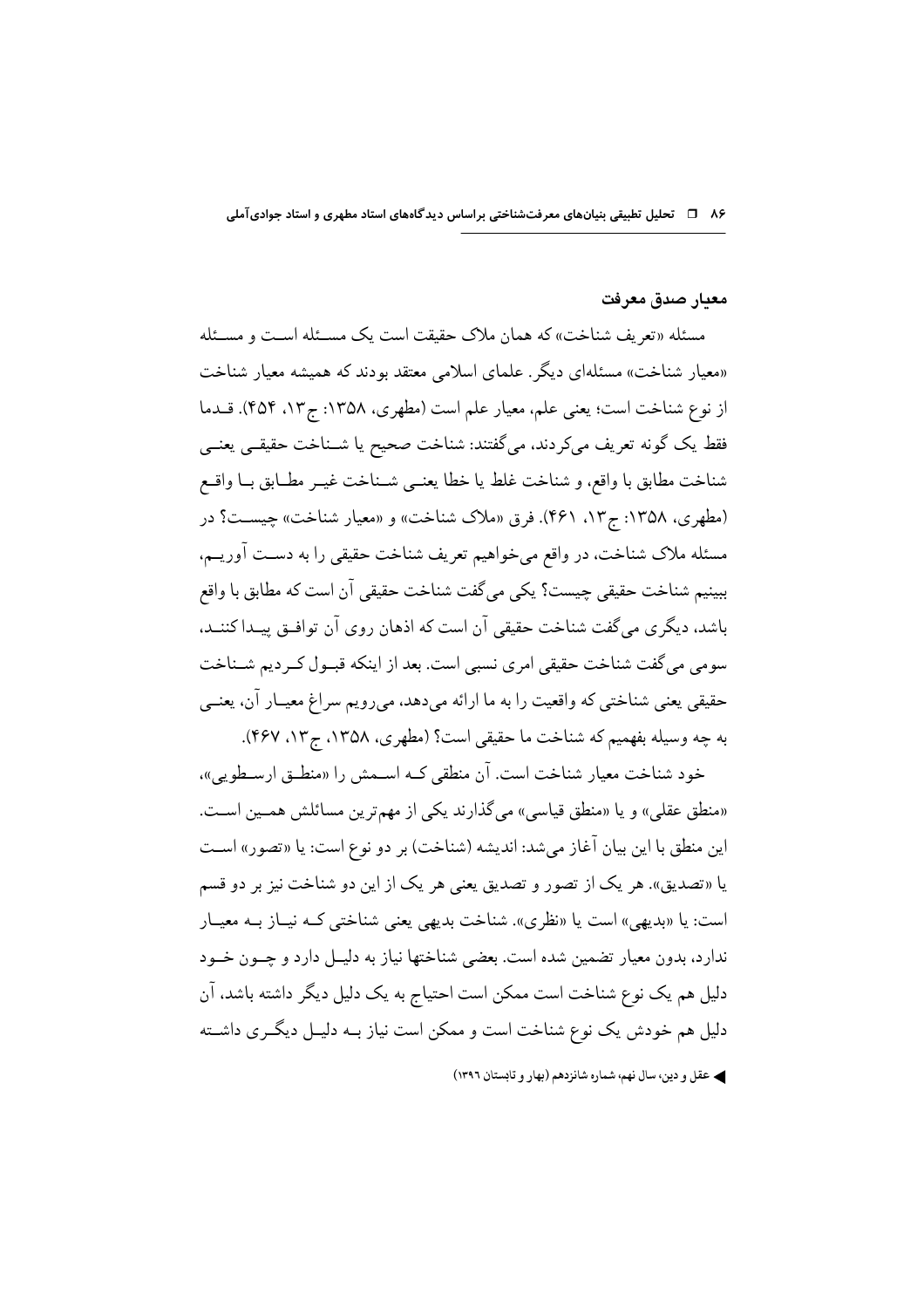باشد؛ ممکن است چندین بلّه بخورد ولی در نهایت امر به جایی می رسد که وقتبی بـه آن دلیل نهایی رسید، خود آن یک شناخت بے معیــار اســت (مطهــری، ۱۳۵۸: ج۱۳،  $(99)$ 

"عمل" كليد اول شناخت است؛ با عمل، ما يک در از درهاي شــناخت را بــه روي خودمان باز میکنیم و به یک سلسله مسائل دست می پابیم. بعد نوبت در دوم می رسد، در دوم را باید با کلید دیگری باز کنیم. با کلید دوم شناخت، به شناخت بالاتر می رسیم ؛ عمل (حواس) كليد شناخت سطحي ابتدايي است، يعني كليد جمع آوري مـوادّ اوّلـي شناخت در ذهن است. شناخت سطحی و شناخت منطقی دو مرحله اساسی از شناخت هستند. کلید دوم، آن است که قر آن از آن به «فؤاد» و فیلسوفان از آن به «عقل» تعبیــر می کنند. ولی اشتباه این است که وقتی می گویند «عمل کلید شـناخت اسـت» عمـل را منحصر به «عمل عینی» میکنند که همان مشاهده و بر رسبی باشید. نیه، عمیل عینی (مشاهده و بررسی) کلید اول شناخت است؛ عمـل دوم-کـه اگـر اسـمش را عمـل بگذاریم مانعی ندارد– یک نوع عمل ذهنی است که مرحله دوم شناخت یعنی مرحلــه منطقی شناخت را با آن انجام می دهیم (مطهر ی، ۱۳۵۸: ج۱۳، ۴۹۰). می توان مقوله ی حقيقت را «دانايي» يا «دريافت واقعيّت جهان» نيز ناميد. (مطهري، ١٣٩٢ : ٧۴).

# بنیان های معرفت شناختی از دیدگاه آیت الله جوادی آملی امكان معر فت

اهتمام به مسألهى شناخت زمينهى تدوين منطق و فراگيــرى آن قبــل از فلســفه و كلام را فراهم كرده است. منطق بر اين امر اسـتوار اسـت كــه واقعيتــي وجــود دارد و شناخت آن ممکن است. به منظور بر هیز از خطا میزان عادلی به نام منطق لازم خواهد بود. شناخت از مفاهيم بديهي و غير قابل تعريف است. ما همـه چيــز را بــه علــم مــي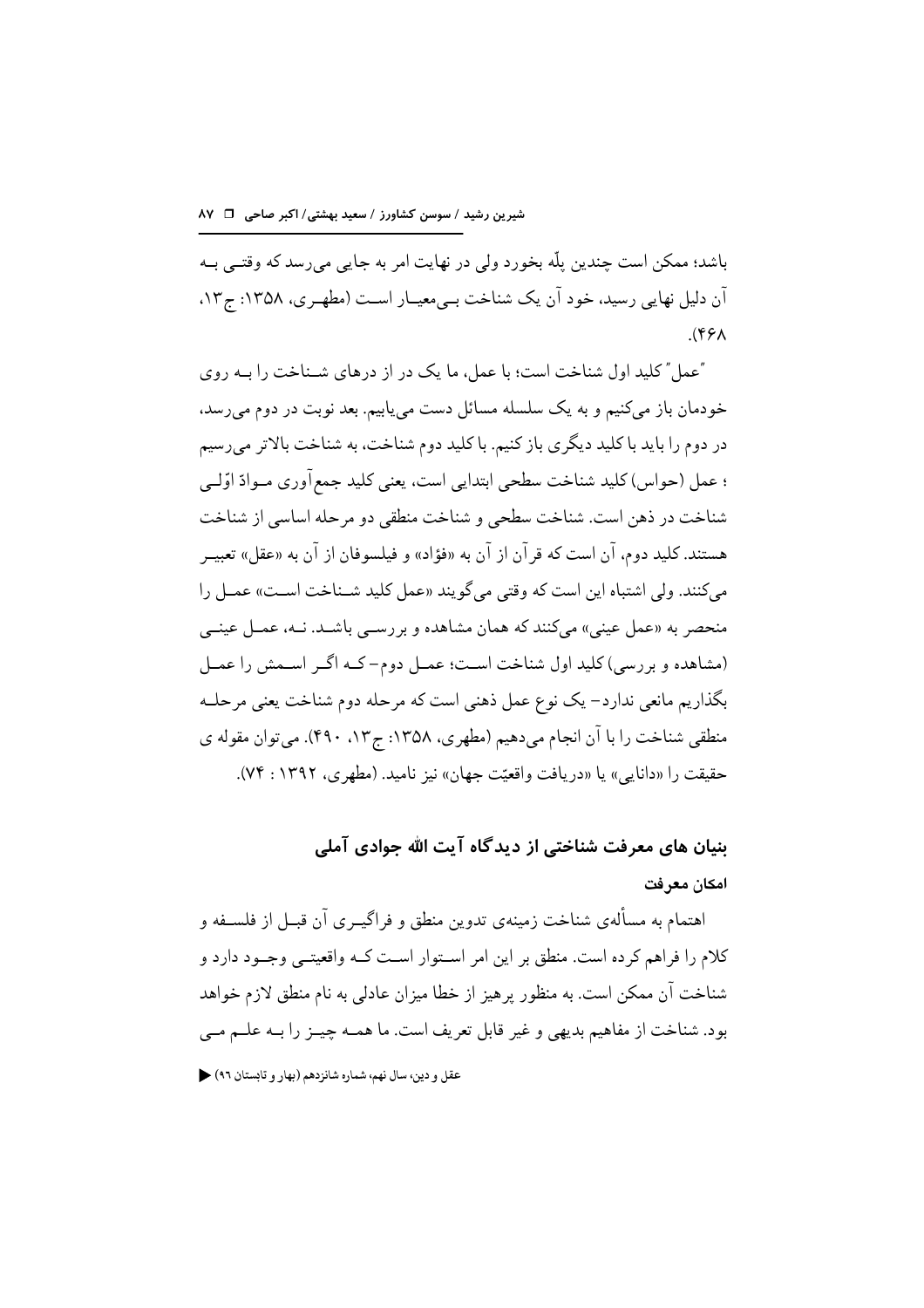شناسيم پس تعريف علم به علم يا علم را به غير علم دور مصـرّ ح خواهـد بــود. پــس أنجه در تعريف شناخت و يا علم گفته مي شود تعريـف حقيقــي نبــوده بلكــه تعريــف تنبیهی است. از جمله تعریف لفظی که برای شناخت ذکر می شود این است که شناخت عبارت است از آگاهي به واقعيت و يا راه پيداكر دن به واقعيت؛ اركان معرفت كه تحقق معرفت مستلزم تحقق آنهاست و تحقق معرفت متوقف بر آن امور است معلوم، عــالم و علم است (جوادي آملي، ١٣٨٧: ٨٨–٢١). گرچه عقل، مصباح شـريعت و كاشـف از احکام واقعی دین است ولی میداند که ادراک ذات و صفات خدا منطقه ممنوعه است. هيج مُدرَكي به آنجا دسترسي ندارد. صفات حق تعالى عين ذات اوست و همــان طــور که خداوند در مقام ذات ظاهر ش عین باطن است پس اگر باطن ذات ادراک نشد ظاهر او نیز ادراک نمیشود پس هیچ فهمی از آن حاصل نمیشود. از این رو خداوند فرمود: «وَ يُحَذِّدُ ڪُمُ اللّٰهُ نَفْسَـه» (آل عمر ان: ٢٨). از اين دو منطقه ي ممنو عه که بِگـذريم آنحـه برای عقل باقی می ماند امکان ادراک فیض خداست که وجه الله است. خداونــد نــه در مقام ذات و نه در مقام صفات ذات، بلکه در مقام ظهور که از آن به فیض مطلق و وجه خدا ياد مي شود با اشياء مر تبط است. يكي ديگر از محدوديت هاي ادراكي عقــل، بــه مقولهي جزييات ديني مربوط مي شود. عقل خود مي دانــد كــه در جزييــات مجــاز بــه دخالت نیست و تنها در زمینههایی کلّی در حریم دین شناسی راه دارد (جوادی آملی، ۱۳۹۱ : ۵۹–۵۶). معرفت شناسی عهده دار بستن اصل هماهنگی عقل برهانی (تجربی و تجریدی) و نقل معتبر است. عقل برهـانی در حــوزهی معرفـت دینــی قــرار دارد و همانند نقل معتبر كاشف حكم خداست بدون آنكه خود حاكم باشــد (جــوادي آملــي، ۱۳۹۱ : ۹۹). آیت الله جوادی آملی معتقد است: جهل در مقابل عقل است نه علم، زیرا جهل با علم جمع مي شود (مانند عالم فاسق)؛ ليكن با عقــل جمـع نمــي شــود. هــدف تعليمات ديني، عاقل شدن انسان است و علم، سر يل رسيدن به عقل اسـت (جــوادي

۸۸٪ □ تحلیل تطبیقی بنیانهای معرفتشناختی براساس دیدگاههای استاد مطهری و استاد جوادی آملی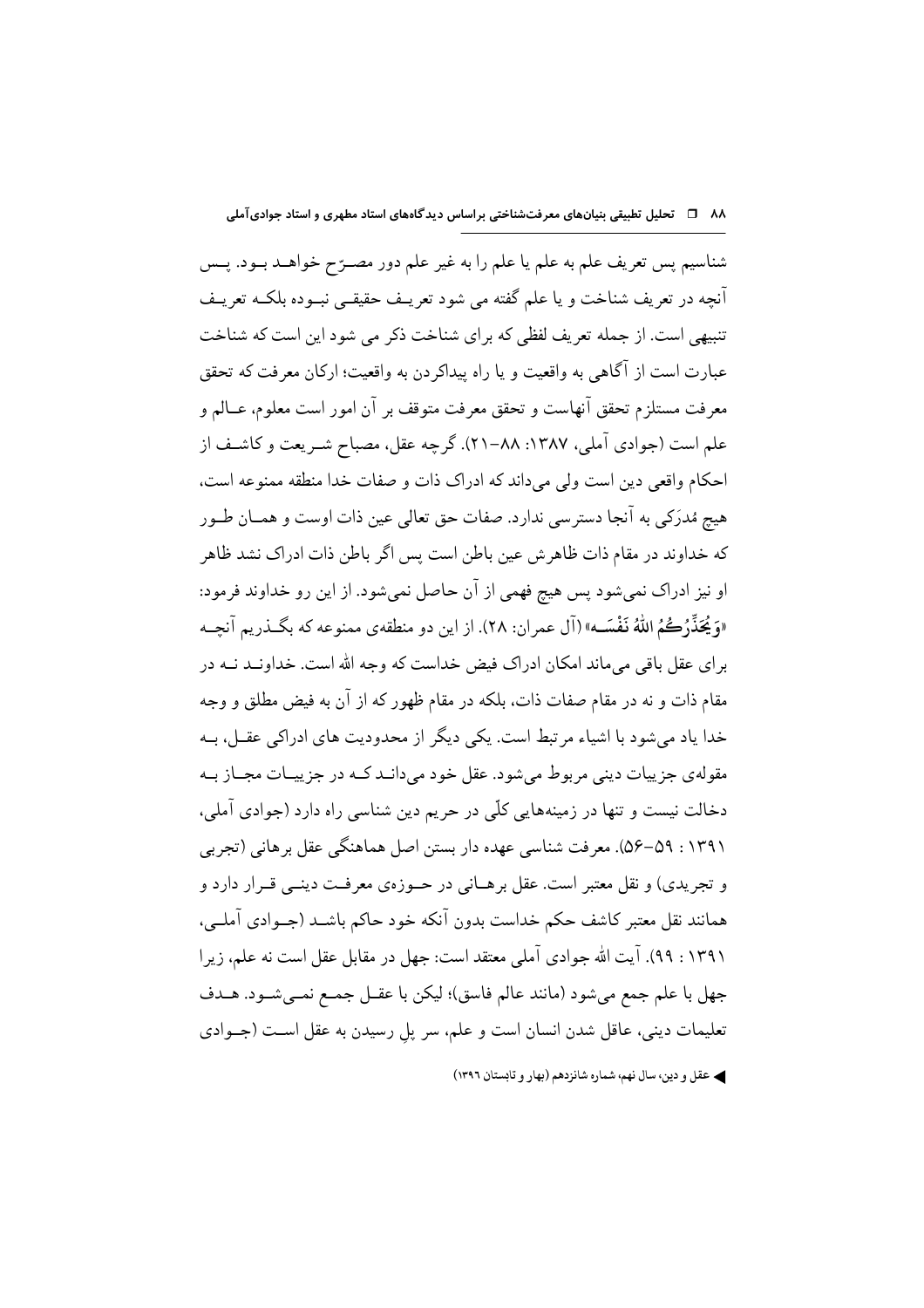آملي، ١٣٨٧: ج ٥١١، ٥١٥-٥١۴). جاهليت در برابر عقلانيت است. هوا، چيــزي جــز جهل علمي و جهالت عملـي نيسـت (جــوادي آملــي، ١٣٨٩: ج٢٢، ٤٢٢). يكــي از بارزترين منافع علم، اين است كه علم نردبان عقل شود و عالمْ عاقــل گــردد. علامــت مستقيم بي عقلي خدا فراموشي است؛ چنانكه به يـاد خداونــد بــودن علامــت عقــل و خر دورزی است. عاقل که به یاد خداست هماره مراقب نفس خویش است و هر گز آن را فراموش نمیکند (جوادی آملی،۱۳۸۹: ج ۴، ۱۴۹–۱۴۸). آیت الله جوادی آملی در ذیل آیه ۲۶۹ سوره بقره ۱۹ چنین بیان داشته است: (خدا) دانش و حکمت را بــه هــر کس بخواهد (و شایسته بداند) می دهد و به هر کس دانش داده شود، خیر فراوانی داده شده است. و جز خر دمندان، (این حقایق را درک نمی کننــد، و) متــذکر نمــی گر دنــد.»، چنین بیان داشتهاند که: حکمت، تفضل و عطا و پـاداش خداونــد بــه انفــاق&ننــدگان راستین است که براساس مشیّت حکیمانهاش به آنان عطا میکند. حکمت، انسان را از آفتهای علمی و عملی حفظ میکند و خودش خیر کثیر است، زیرا بقای ابـدی دارد؛ حكمت، بهره عاقل متذكَّر است، چون حكمت درجه كامل عقل است و اين حقيقــت را خر دمندان مي پابند و به ياد مي آورند (جوادي آملي، ١٣٨٨: ج ١٢، ۴٢٧).

### انواع معرفت

قر آن کر یم یک سلسله از علوم را به عنوان میزبان و صاحب اصلی جان انسان می داند و دستهی دیگر را که از عوارض بشری بوده و ســابقه و لاحقــهی عــدم داشــته و دارند، مهمان نفس انسان می شمارد و از راه اکتساب و تحصیل بدست مــی آینــد. و در پایان عمر نیز ممکن است آنها را از دست بدهد، مگر آنکـه در پر تـو ایـن بــا علــوم میزبان و هماهنگی با آن، سبقه میزبانی یافته و از گزند زوال مصون بماند. علمی که بــا انسان، زاده مے شود و به همراه او رحلت مے کند، مربوط بـه خداشناسـے، آشـنایے بـا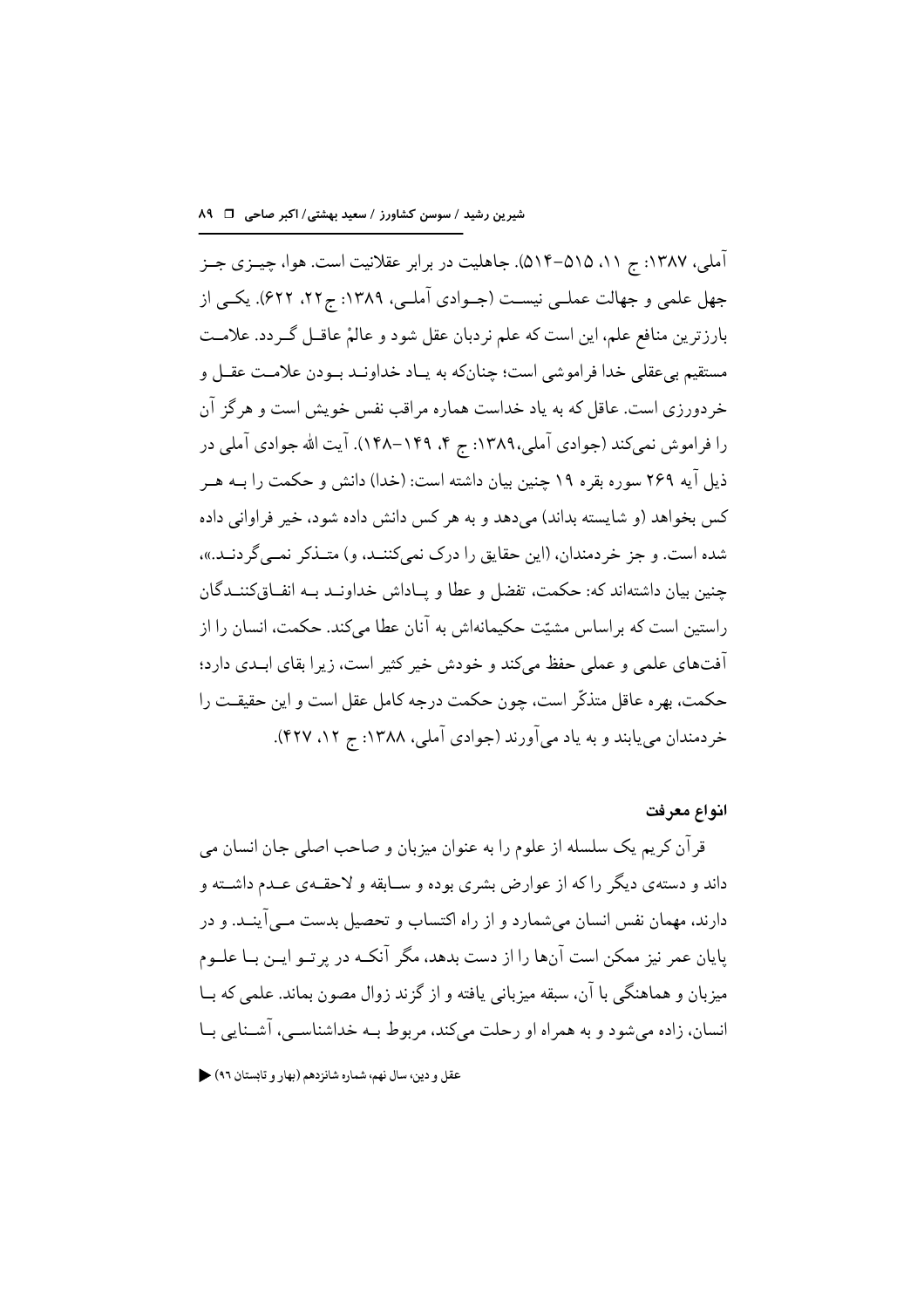اسمای حسنی حق، حدود کلی وجی و نبوت و راه های اصـلی رسـالت و شـریعت و غیره است که از نظر قرآن، علوم فطری است و از شمار آنهــا مــیتــوان گــرایش بــه فضیلت و پرهیز از رذیلت را نام برد. خدای سـبحان ارواح تمــام بشــر را بــا فطـرت توحیدی آفریده است و آن نحوهی خلقت را تبدیل ناپــذیر ، معرفــی مــیکنــد ۲۰. در بخش دیگری از قرآن کریم نیز میفرماید ۲۱،یعنی خداوند، روح انسان را تسویه کرد و تسویهی روح به این است که تباهی و تقوای جان آدمی را به او آموخت و مرحلهی «نفس مُلهَمه» را محقق فرمود. پس دانشهایی چـون خداشناسـبی و شـناخت اصـول ارزشي در نهاد هر کس تعبيه و به همراه جان او آفريده شده است. قر آن درباره علومي که از عوارض روح آدمی است و مهمان نفس بشر است می فرماید ۲۲ . قر آن دربارهی لاحقه و سرانجام این علوم بشری نیز می فرماید ۲۳: یعنی برخی از انســان۱ـا کــه بــه کهنسالی می رسند هر آنجه را خوانده و دانسته اند از یاد می برند. سن دو دسته آییات در زمینه علم و جهل انسان، وجود دارد: یک دسته آیاتی که می گوید بشر بـه همـراه سرمایه های علمی آفریده شده است و یک دسته آیات، بشر را در حال آفریده شــدن جاهل مي داند كه به تدريج در طول عمر خود از جهل به سوى علم، حركت مــي كنــد. مضمون دستهي اول، ناظر بر علوم و معارف الهي و اصول ارزشي نظيـر خداشناسـي، معادشناسي و … است. دستهي دوم درباره دانشهايي چون علوم تجربي، رياضي و … است که محصول کاوشهای بشری و مهمان روح آدمی بوده. آنچه تـاکنون در تنویــع علم و توضيح اقسام دانش بازگو شد به چهار قسم مىانجامد كه اقسام آنها تداخل پذير است، زیرا علم از یک جهت به علم میزبان و علم مهمان و از لحاظ دیگر به علم قابل تحصيل و علم غيرقابل تحصيل قسمت ميشود. تأثير وحي الهي نسـبت بــه درجــات متفاوت دانش، متفاوت است. قسمت مهــم تــأثير وحــي در اثــاره ي دفــائن عقلــي و سرمایههای درونی و شکوفا نمودن گنجینه های میزبان است (جــوادی آملــی،۱۳۹۳

۹۰٪ □ تحلیل تطبیقی بنیانهای معرفتشناختی براساس دیدگاههای استاد مطهری و استاد جوادیآملی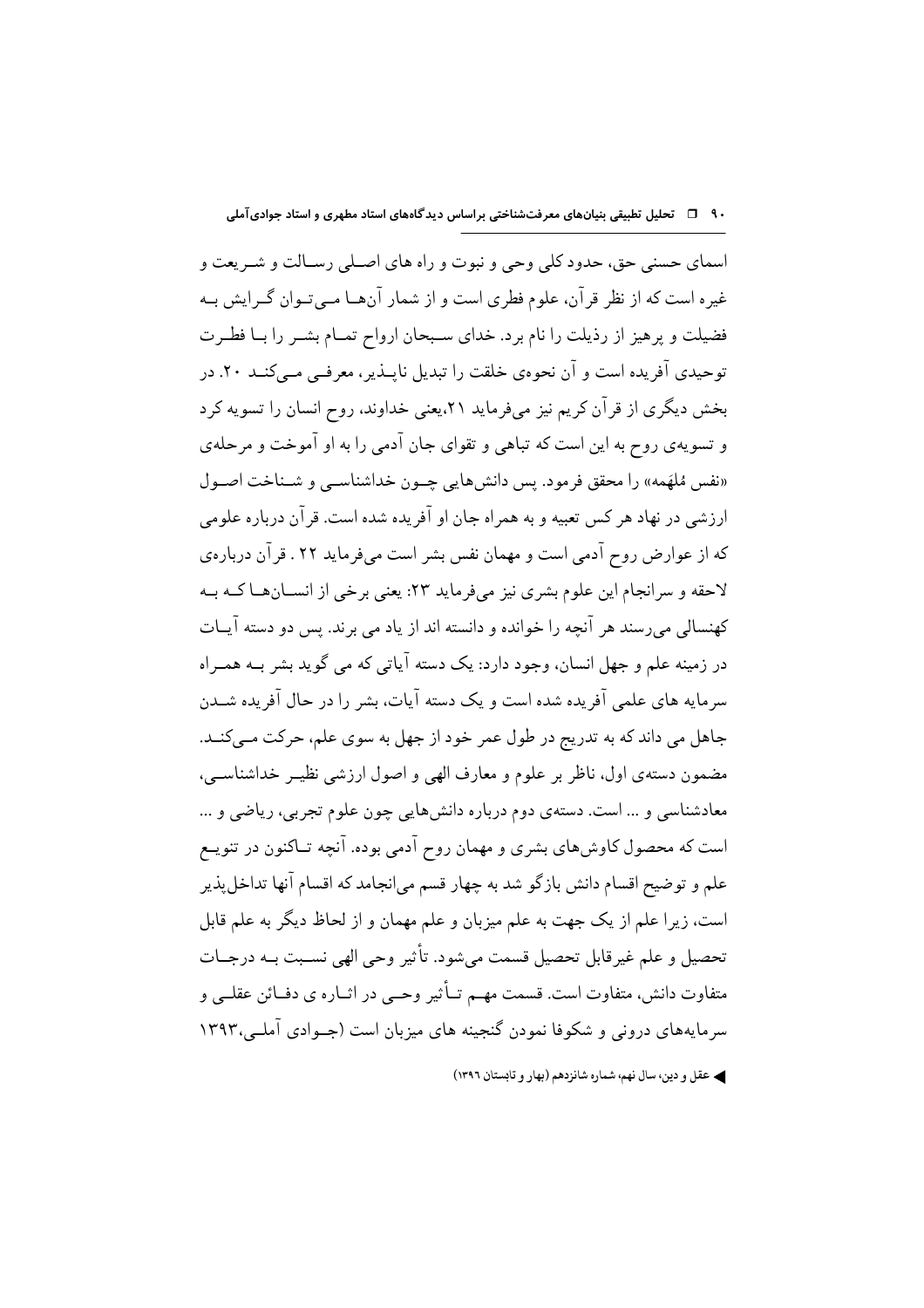:۱۵۸-۱۵۲). در ساحت گستر ده علم شـناخت خـدای سـبحان و اسـمای حسـنی و صفات علیای او جزو علوم حقیقی و اَصالی است و هر دانشی که در ایـن راه، بشـر را ياري و تا حريم شناخت حق، او را همراهي كند، نسبت بـه معرفـت خـدا و شـناخت اسمای حسنای الهی، علم ابزاری و آنی به شمار میآید. تمام دانش هـا ابـزار معرفـت حق و شناخت اسماي حسناي الهي است و تنها علم أصالي همان اسـت كـه معلـوم او تنها اصيل محض يعني خداي سبحان است (جوادي آملي،١٣٩٣: ٢٢٣). حصول علـم گاهی بعد از تحقق استعداد به وسیله کوشش متعلّم است و زمانی بدون رنج وی، بلکه ابتدائاً به افاضه الهی است. قسم اول دارای افر اد متعــددی اســت کــه بر خــی از آن۱مــا عبارت است از بر هان، قر آن و عرفان و همچنین کوشش در یادگیری معارف دینــی از راه تهذيب و تزكيه روح كه سلسله عرفان است. همه اين امور از مصاديق علم كسـبي است نه موهبتي و لدنّي. امّا قسم دوم، كه از آن به علم وَهَبي و لدنّي ياد مــيشــود، آن است که به هیچیک از راههای یاد شده مشروط نباشد، بدون رنـج حاصـل مـی شـود. معرفت لدنّي بدون كسب است و در صدد فهم مراد متكلم از خود اوست نه از كــلام او (جوادي آملي، ١٣٨٨: ج١٢، ۶۳۶–۶۳۳).

### ایزار های معرفت

قر آن کر یم در مواردی به برخی از ابزارهای شناخت اشاره کرده است از جمله آیه کریمه ۳۶ سوره اسراء ۲۴. سمع و بصر دو نمونه از ابزار شناخت و از مجاری اولیّــهی ادراک آدمی است اختصاص به ذکر این دو در آیه از جهت وسعت آگاهی این دو حس از محسوسات نسبت به دیگر حواس است و اما فؤاد همان جان و حقیقت انسان است و مرکز تصدیق و تشخیص حق و باطل است همحنین در این خصوص می توان به آیــه ٧٨ سوره نحل اشاره نمود. آن كسى كه صاحبدل نيست از طريــق القــاي ســمع (آيــه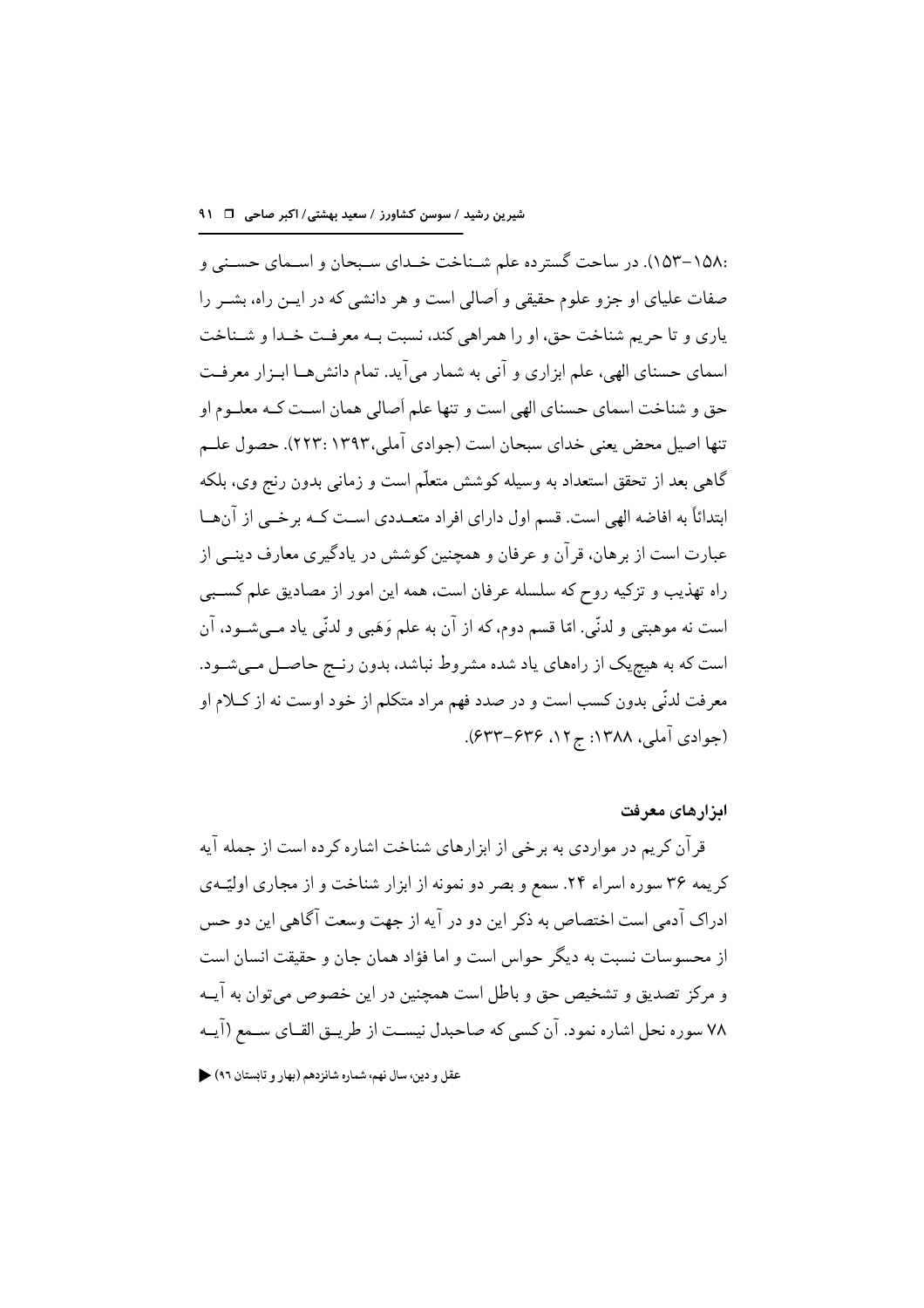۳۷سوره ق ۲۵) می تواند از تذکره الهی بهره ببرد و القای سمع غیر از «استماع» است؛ زيرا استماع نظير مطالعه و نظر است كه با درس و بحث حاصل مي شود امّا القاي سمع گوش سیردن به سخن صاحبدل و پذیرفتن و امتثال کردن است. تقسیم ابـزار معرفـت مربوط به قواي ادراكي انسان است (جوادي آملي، ۱۳۸۷: ۲۱۷–۲۱۶). قواي ادراكـي انسان و ابزارهای معرفت او در یک تقسیم کلی عبارتند از: حس، خیال، وهـم، عقـل، قلب (جوادي آملي، ١٣٨٧: ٢٩٧). جوادي آملي بر آن است: ابزارهاي مختلف موجب حصول راههاي متفاوت شناخت مي شود . الف) راه بيروني معرفت ب)تزكيه نفس و راه عقل ج)راه حس و عدم استقلال آن . الف) راه بيروني معرفت: راهي كــه توسـط قلــب طي مي شود اگر منجر به شهود حقايقي كلي شود كه انبياي عظام و ائمه معصومين، ﷺ شاهد آن هستند هیج احتمال خطا در یافتههای آن نخواهد رفت. نشـئهی مخلصـین نشئهی حق ناب است زیرا شیطان را در آن نشئه راهی نیست (طبــق آیــات ۳۹-۴۰ سوره حجر ۲۶).

نشئهي عقل و مشاهداتي كه مربوط به عقل محض است از تصرف شـيطان خــارج است. راه بیرونی معرفت در واقع همان راه درونی معصومین است کـه نتیجـه شـهود و كشف قلبي آنهاست. ب) تزكيه نفس و راه عقل: عقل به آنچه از طريق مشــاهده قلبــي حاصل شده کمک میکند. برهان عقلی برای مشاهدات سالکان طریق کشـف هماننــد منطق برای اهل فلسفه علم آلی است. بدین تر تیب ارتباط و پیوند راه بیرونی معرفت كه همان راه وحي و الهام انبياء و ائمه معصومين (عليهم افضل صلوات المصلين) است با دو راه درونی معرفت که راه عقل و راه تهذیب نفس است و نیز ارتباط و پیوند ایــن دو راه درونی شناخت با یکدیگر مشخص می شود. ج) راه حس و عدم اســتقلال آن: راه حس راه مستقلي نبوده و هيچ گاه به تنهايي ارزش علمي نـدارد، آنچــه بــه حــس ارزش می دهد همان شناخت عقلی است. تجربه حس تنها راه معرفت نیست بلکه راه

۹۲٪ □ تحلیل تطبیقی بنیانهای معرفتشناختی براساس دیدگاههای استاد مطهری و استاد جوادی آملی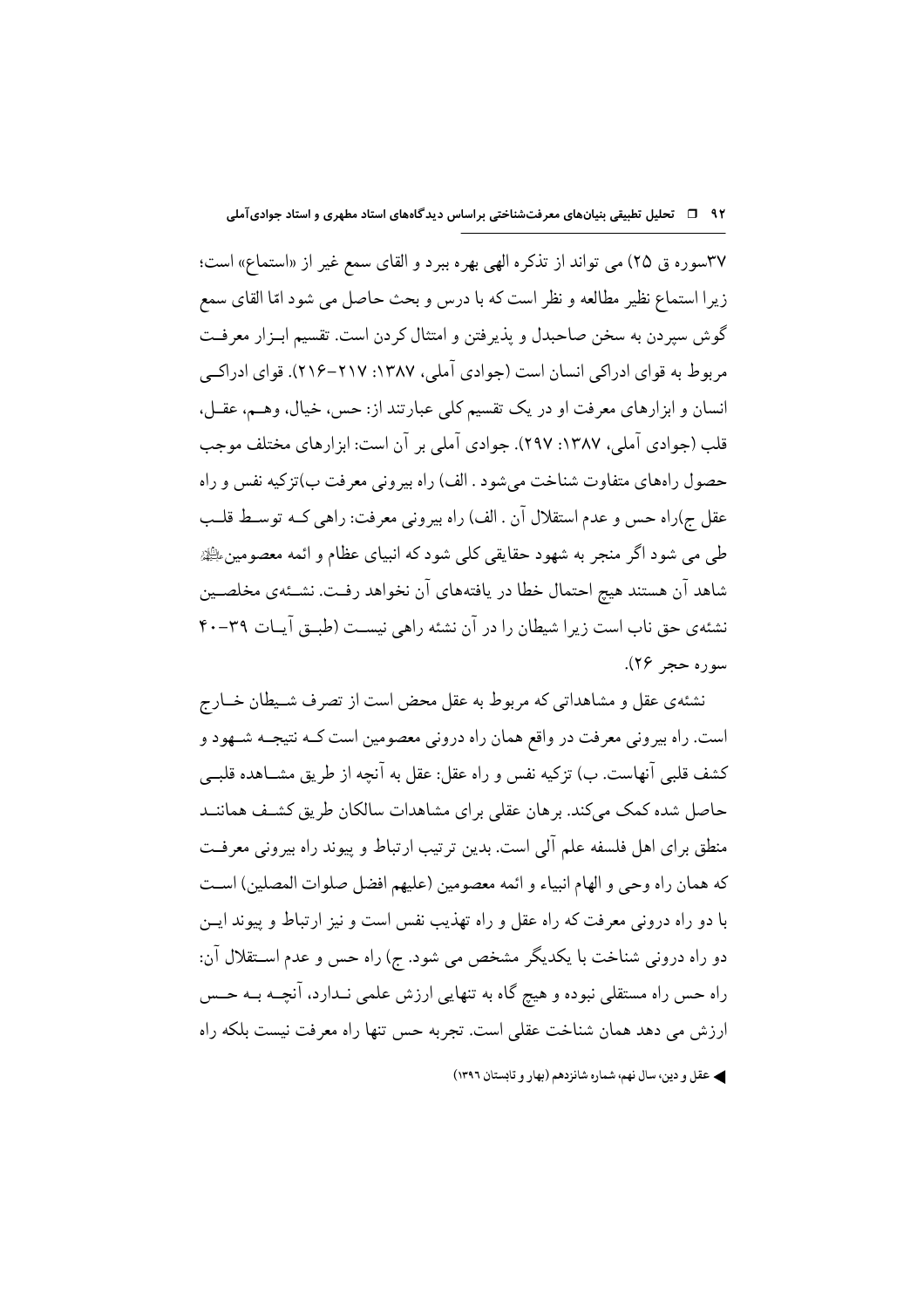عقلي، سلوک قلبي نيز طريق معرفت يقيني است و با آن راه ها مي توان به يقين رسيد. (جوادي آملي، ١٣٨٧: ٣٠٥-٣٠٩).

راه های معرفت

در قر آن کر یم از راه های مختلفی جهت شناسایی حقیقت یاد شده است. از جملــه آیاتی نظیر آیه ۸ سوره حج. تفصیل این آیه شریفه در مورد راههای شناخت نشانه آن است که چهار راه بر ای شناخت وجود دارد : ١-راه حس (این راه بـرای همگــان بــاز است) ۲-راه عقل (خواص توان پیمودن آن را دارند) ۳- راه تهذیب و تزکیه (ایــن راه برای عارفان گشاده است) ۴- راه کتاب منیر و راه وحی (این راه مخـتص بـه انبیــای الهي است) . ٻين راه سوم و چهارم تفاوت جوهري وجود ندارد جز آنکه راه چهارم بــا عصمت همراه بود و از آسیب سهو، نسیان و خطبا و … مصبون است بیر خیلاف راه عارفان که گرفتار هر دو محذور است. (جوادی آملـی، ۱۳۸۷: ۲۱۶–۲۱۵). آیــت الله جوادي آملي در ارتباط با آيه٢٨٢ سوره بقره ٢٧، چنين بيان داشته اند كه: تقوا بــدون انجام فرایض و ترک مناهی حاصل نخواهد شد و چنین کاری بدون علـم بـه احکــام ممکن نیست و علم به آن ها یا اجتهادی است یا تقلیدی، بنابراین هـیج مجـالی بــرای توهّم حصول تقوا بدون علم نخواهد بود. اگر با تقوا باشید، خدا راه خروج از بن بســت و شناخت حق از باطل را به شما می آموزد: (انفــال:۲۹) ۲۸ (جــوادی آملــی، ۱۳۸۸:  $.557 - 571.17$ 

#### مراحل معرفت

از نظر جوادی آملی، شناخت با ابزارها و راههایی که دارد، دارای مراحل و مراتبی است . مراحل و مراتب شناخت بر اساس مبانی مختلفی که در مورد شـناخت وجـود عقل و دين، سال نهم، شماره شانزدهم (بهار و تابستان ٩٦) ﴿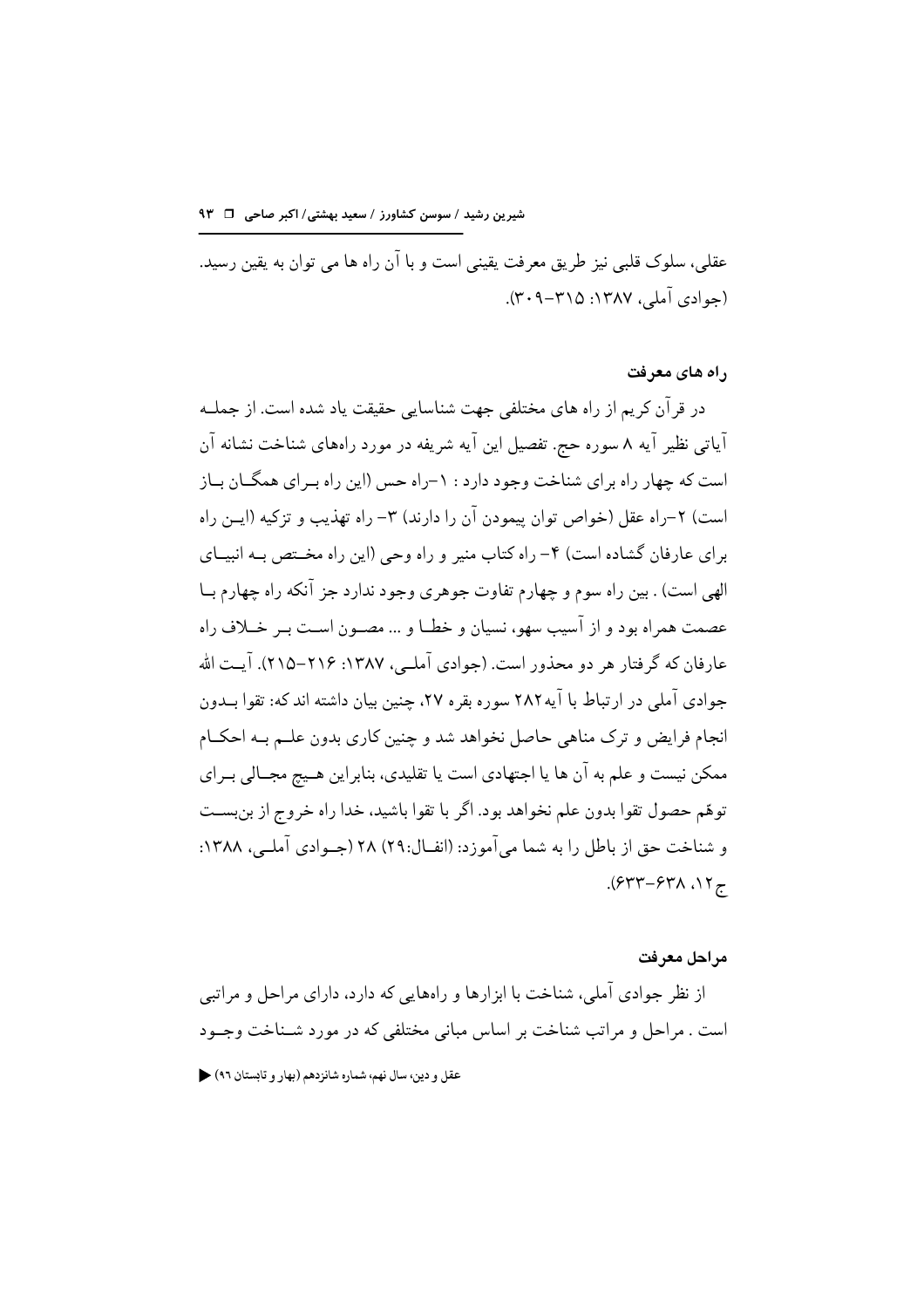دارد متفاوت و متغایر است. آنها که معرفت را در محور حس و تجربه معتبر مے داننــد برای معرفت مراحلی را ذکر میکنند. ١- مشاهده؛ ٢-فرض های مختلفی درباره اشیاء مشاهده شده؛ ٣- بازگشت مجدّد به طبیعت و آزمون فرضیّه؛۴ – بازگشت مجــدد بــه ذهن. اگر در مرحله سوم فرضیه با آزمون مطابقت داشته باشد، آنچه که در مرحلــه ی چهارم به دست مي آيد به عنوان قانون قطعي يا موقت باقي مي ماند، همگي اين مراحل جهار گانه در جهت سپر افقی است. ذهن در تردد این عده تفاوتی با طبیعـت خــارجی ندارد، آنها روان و جان آدمیان، عواطف و احساسات آنــان را هماننــد دیگــر اشــیای طبيعي از طريق همان مراحل چهارگانه بررسي مي کنند. سير افقي در صورتي مي تواند به سیر طولی منجر شود که در مرحله ی دوم از مراحل چهارگانه مذکور ثابت شـود کار ذهن به هیچوجه کاری محسوس و مادی نبوده بلکه عقلی است و این همان امری است که در منطق با فرق گذاردن میـان قضـایای شخصـی و قضـایای علمـی اثبـات می شود. کسی که دارای شناخت شهودی است در نگاه درونی خود حقایقی را می بیند و با گوش نهانی خود کلماتی را می شنود که دیگـران از دیـدن و شــنیدن آن محـروم هستند (جوادي آملي، ۱۳۸۷: ۳۲۲–۲۲۱).

#### معيار صدق معرفت

نفس الامر ، معيار ثبوتي معرفت است. آخرين و بهترين نظريه در تبيين معيار ثبوتي صحت و سقم شناخت چیزی است که هم مبتنی بر تجرد اصل اندیشه بوده و هم مبنی بر توسعه جهان هستبي و تعميم آن نسبت به عالم طبع و مثال و عقل باشد و آن عبارت از این است که اندیشه، مطابق با نفس الامر باشد . منظور از نفس الامر این است کـه شيء در حدّ ذات خود با قطع نظر از هر عارض و وصفي و با صرف نظر از تحقــق آن در ذهن اندیشمند یا در خارج، دارای حقیقت و واقعیّت معینی اسـت کــه هــیج گونــه

۹۴٪ □ تحلیل تطبیقی بنیانهای معرفتشناختی براساس دیدگاههای استاد مطهری و استاد جوادی آملی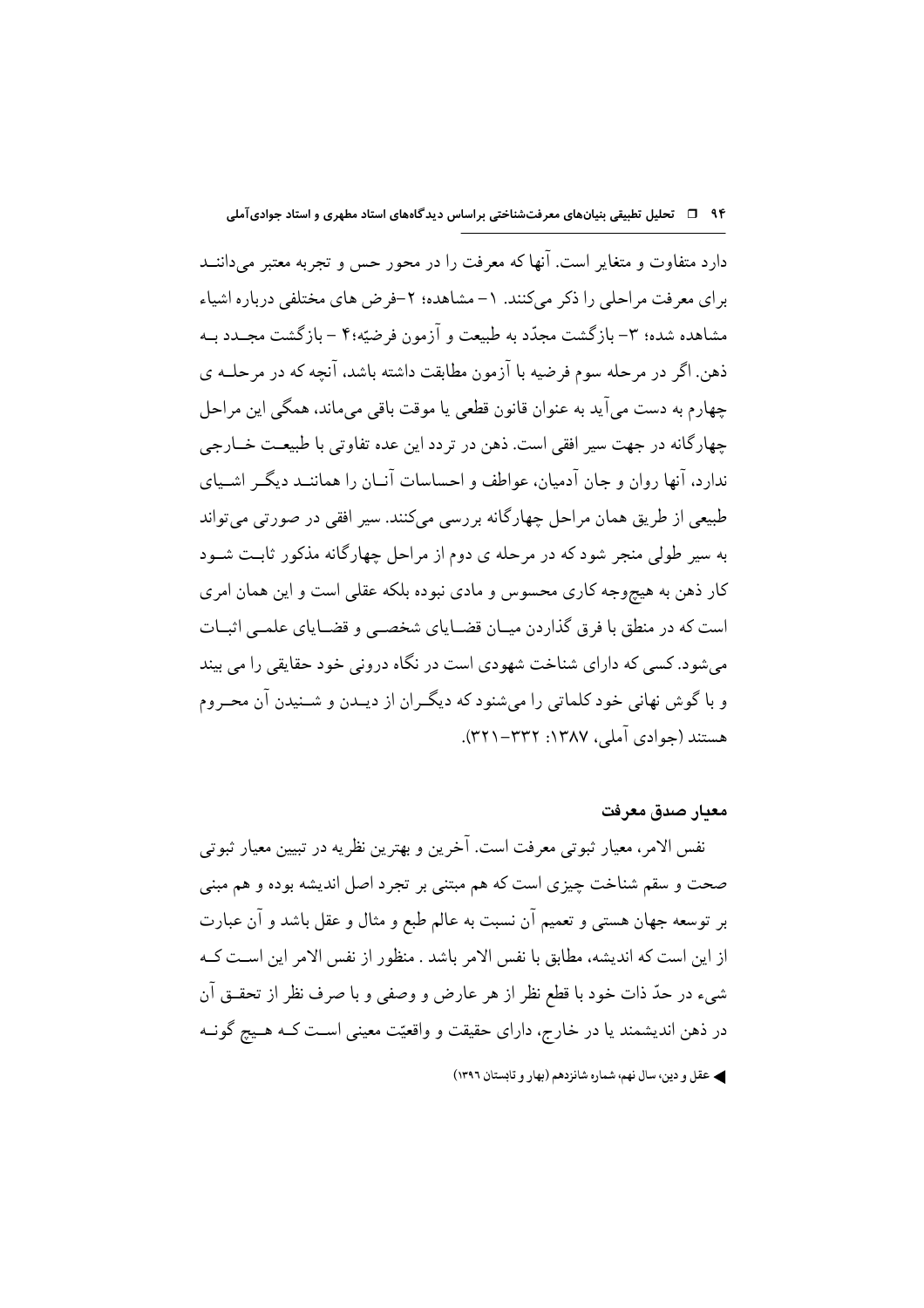دگر گونی در آن راه ندارد. منطق، معیار اثباتی صواب و خطای معرفت است. معیــار اثباتی صواب و خطای معرفت یعنی با چه وسیله می توان فهمید فلان شناخت درست یا خطاست. راه تشخیص حق و باطل برای تمام تئوری های پـاد شــده قیـاس عقلــی است؛ زیر ا بنابر مبنای ابزار انگاری علم و سلب حیثیت کشف واقع از آن، دانشی حــق است که در هنگام عمل نافع باشد سپس اندیشه خاصی که مورد آزمـون عملــی قــرار گرفته اگر سودمند بود میفهمیم حق و گرنه باطل است و راه منطقی این است که گفته شود: فلان اندیشه در آزمون عملی سودمند بود و هر اندیشهای کـه در آزمــون عملــی سودمند باشد حق است پس فلان اندیشه حق است. از نظـر ایشــان، بنــا بــر مبنــای تصويب و اينكه واقع همان است كه مورد توافق انديشوران عصر باشد تنها راه شناخت صحت و سقم یک اندیشه، قیاس عقلی است؛ زیرا چنین استدلال مـی شـود کـه فـلان اندیشه مطابق با رأی مورد توافق دانشمندان عصر است و هر اندیشه ای که مطــابق بــا رأى مورد توافق دانشمندان عصر باشد حق است پس فلان انديش حق است. نيز بنابر مبنای تجربه ی عملی و این که معیار حق بودن هر اندیشه آن است کــه در تجربــهی عملي موفق باشد، گريزي از كاربر د قياس عقلي نيست، چون دين تئوري هم در مقــام اثبات فقط با روش قياس عقلي قابل تشخيص اسـت (جــوادي آملــي، ١٣٨٧: ١١١١–  $(1.9$ 

پررسی مقایسه ای و تحلیل بنیان هـای معرفـت شـناختی شـهید مطهـری و آپتالله جوادی آملی

آنچه از مقایسه آراء و نظرات آیت الله مطهری و آیت الله جـوادی آملــی دریافـت مي شود اين است كه، اختلاف مبنايي در بين نظرات اين دو صاحب نظر وجـود نــدارد بلکه در بسیاری از مباحث دارای اشتراک نظر می باشند. هر دو اندیشــمند در زمینــه "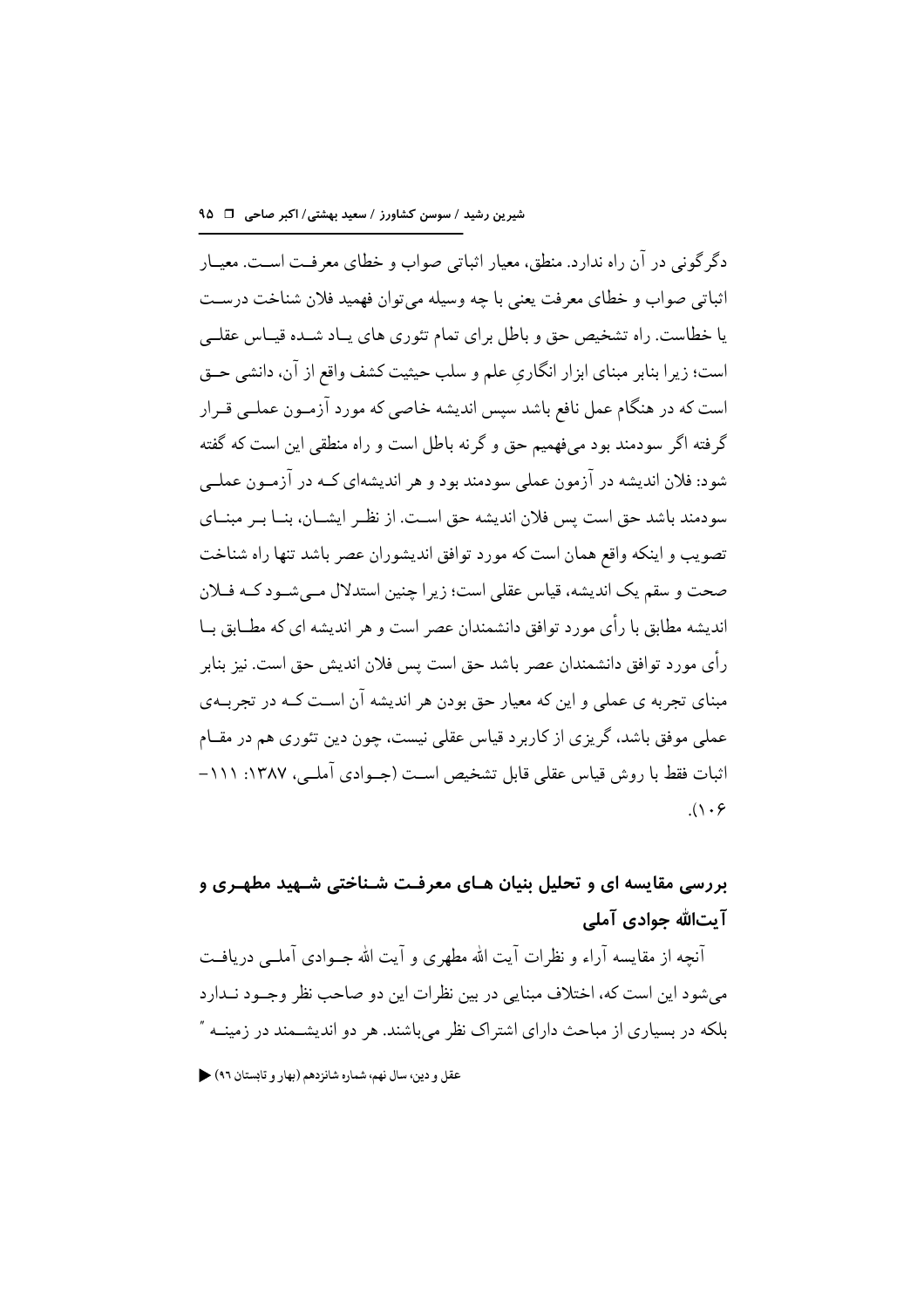امکان کسب معرفت" دارای نظرات مشابه بوده و قائل به امکان کسب معرفـت بـرای انسان ميباشند و نيز در زمينه " معيار صدق معرفت"، آيت الله مطهري حقيقي بــودن و مطابق با واقع بودن ادراكات انسان را ملاک قرار داده اند همچنــین در ایــن خصــوص ایشان به طور مفصل فرق «ملاک شناخت» و «معیار شناخت» را نیز شرح دادهانــد، و بين اين دو تمايز قائل شده اند. آيت الله جوادي آملي، نيز مطابقـت بــا نفــس الامــر و معيار اثباتي صحت و سقم شناخت را منطق دانستهانـد و راه تشـخيص حـق و باطـل اندیشه، را قیاس عقلی بیان نمودهاند.

از نظر آيت الله مطهر ي " منابع شناخت" عبارتاند از: طبيعت، عقل، قلب، تــاريخ و فطرت اما از ديدگاه آيت الله جوادي آملي، منابع كسب معرفت عبارت است از حــس، عقل، تزکیه، کتاب منیر و وحی؛ در خصوص منابع معرفت نیز، تشابهاتی بین دو دیدگاه مشهود است از جمله اینکه هر دو صاحب نظر منبع عقــل را قبــول دارنــد و همچنــین منظور از طبیعت و قلب از دیدگاه آیت الله مطهری بعنوان منبع معرفـت را بــه ترتیــب میتوان همان منبع حس و تزکیه از نظر آیت الله جوادی آملی تلقــی نمــود. از طرفــی دیگر آیت الله مطهری منابع دیگری نیز برای معرفت بیان نمودند و آن تاریخ و فطـرت است.

ابزارهای معرفت " که موجب حصول راه های معرفت می شوند از دیــدگاه آیــت الله مطهري عبارتاند از: حس، قياس و برهان (استدلال منطقي و استدلال عقلي)، تزكيــه نفس اما از ديدگاه آيت الله جوادي آملي عبارتاند از: حس، خيال، وهم، عقل و قلـب است. در بحث ابزارهای کسب معرفت هر دو صاحب نظر بر ابزار حس و عقل و قلب اتفاق نظر دارند، با این تفاوت که آیت الله مطهری بجای عقل و قلب به ترتیب از قیاس و بر هان (استدلال منطقی و استدلال عقلی که نوعی عمل هستند که توسط ذهن انسان انجام می شوند) و تزکیه نفس نام بر دهاند. همچنین آیت الله جوادی آملی خیال را نیــز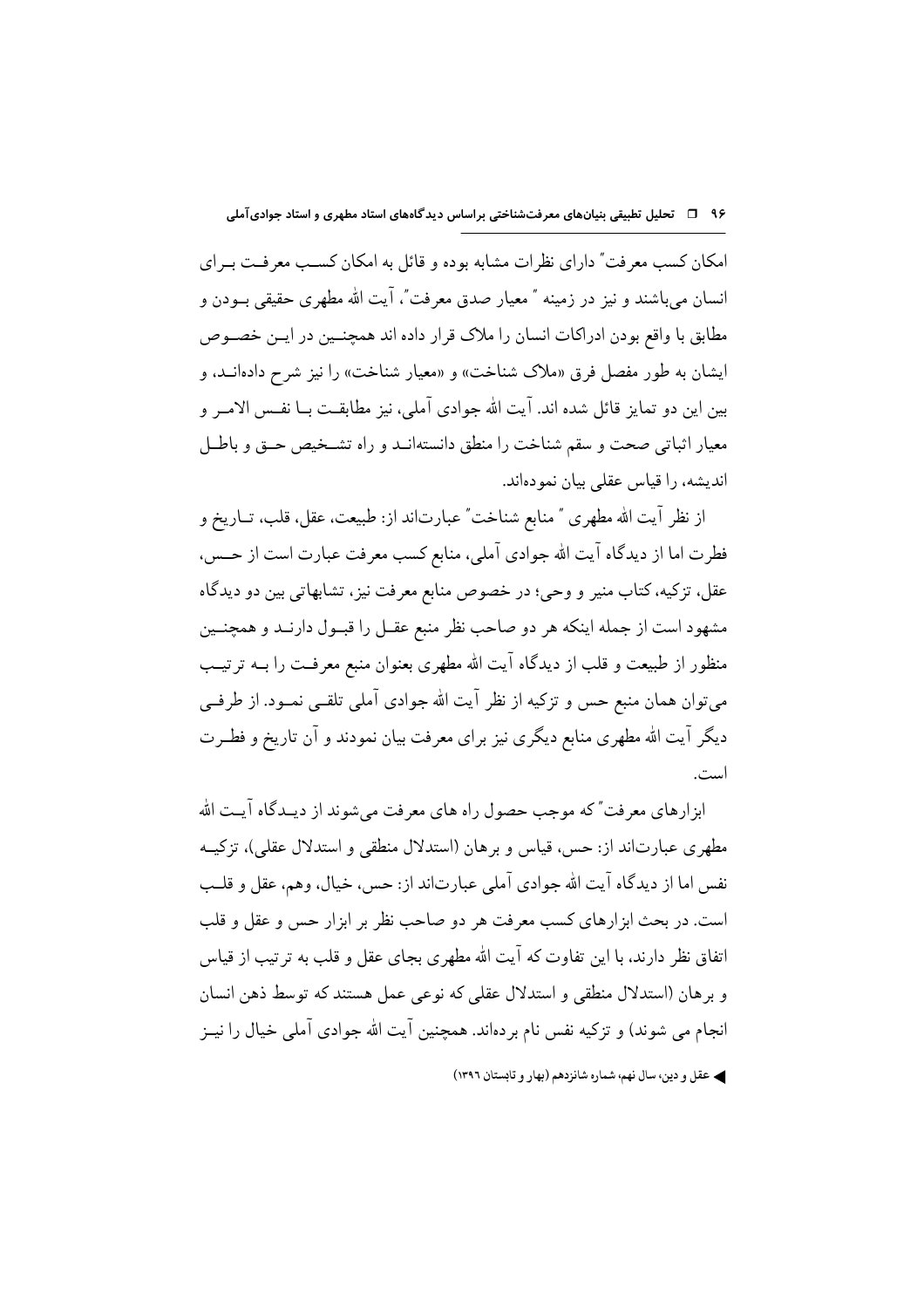ابز ار معرفت معرفی نمودهاند.

همچنین «انواع معرفت» از دیدگاه آیـت الله مطهـری عبــارت اســت از: شــناخت حصولي و حضوري، شناخت اجمالي و تفصيلي، شـناخت حسـبي، شـناخت علمـبي و تصورات و تصدیقات اما انواع معرفت از منظر آیت الله جوادی آملی مشتمل بر علــوم ميزبان و علوم مهمان؛ علوم غير قابل تحصيل و علوم قابل تحصـيل اسـت. در بخــش انواع معرفت هر دو صاحب نظر به نوعی به علم حصولی و حضوری اشـاره نمودنـد، البته آيت الله جوادي آملي در اين خصوص از اصطلاحاتي نظير علوم قابل تحصيل يــا کسبی و علوم غیر قابل تحصیل یا موهبتی یا لدنی نام بـر ده انــد. دســته بنــدی علــوم ميزبان (علوم حقيقي يا علوم أصالي) و علوم مهمان (علوم ابزاري يا علوم آني) نيــز از ديدگاه آيت الله جوادي آملي مطرح شده است. همچنين معرفـت اجمــالي و تفصــيلي، معرفت حسى، معرفت علمى و تصورات و تصـديقات را نيــز آيــت الله مطهــرى بيــان نمو دەاند.

در نهایت «مراتب شناخت» از منظر آیت الله مطهری شامل مرتبه شـناخت حســی (شناخت سطحي؛ كه نوعي عمل عينــي اسـت)، شــناخت خيــالى و شــناخت تعقلــي (شناخت منطقے؛ که نوعے عمل ذهنے است) است اما مراحل شناخت از نظر آیـت الله جوادی آملے عبارتاند از:

۱. مشاهده؛۲. فرض های مختلفی درباره اشیاء مشاهده شده؛ ۳. بازگشت مجدّد به طبیعت و آزمون فرضیّه؛۴. بازگشت مجدد به ذهن است.

آیت الله مطهری قائل به مراتبی برای معرفت بــودهانــد و آیــت الله جــوادی آملــی از مراحل معرفت بحـث نمودنـد ولـي بــا تأمــل بيشــتر در آثــار ايــن دو انديشــمند بزرگ در می پاییم که در اصل مقصود هر دو صاحب نظر از مراتب و مراحــل یکســان است.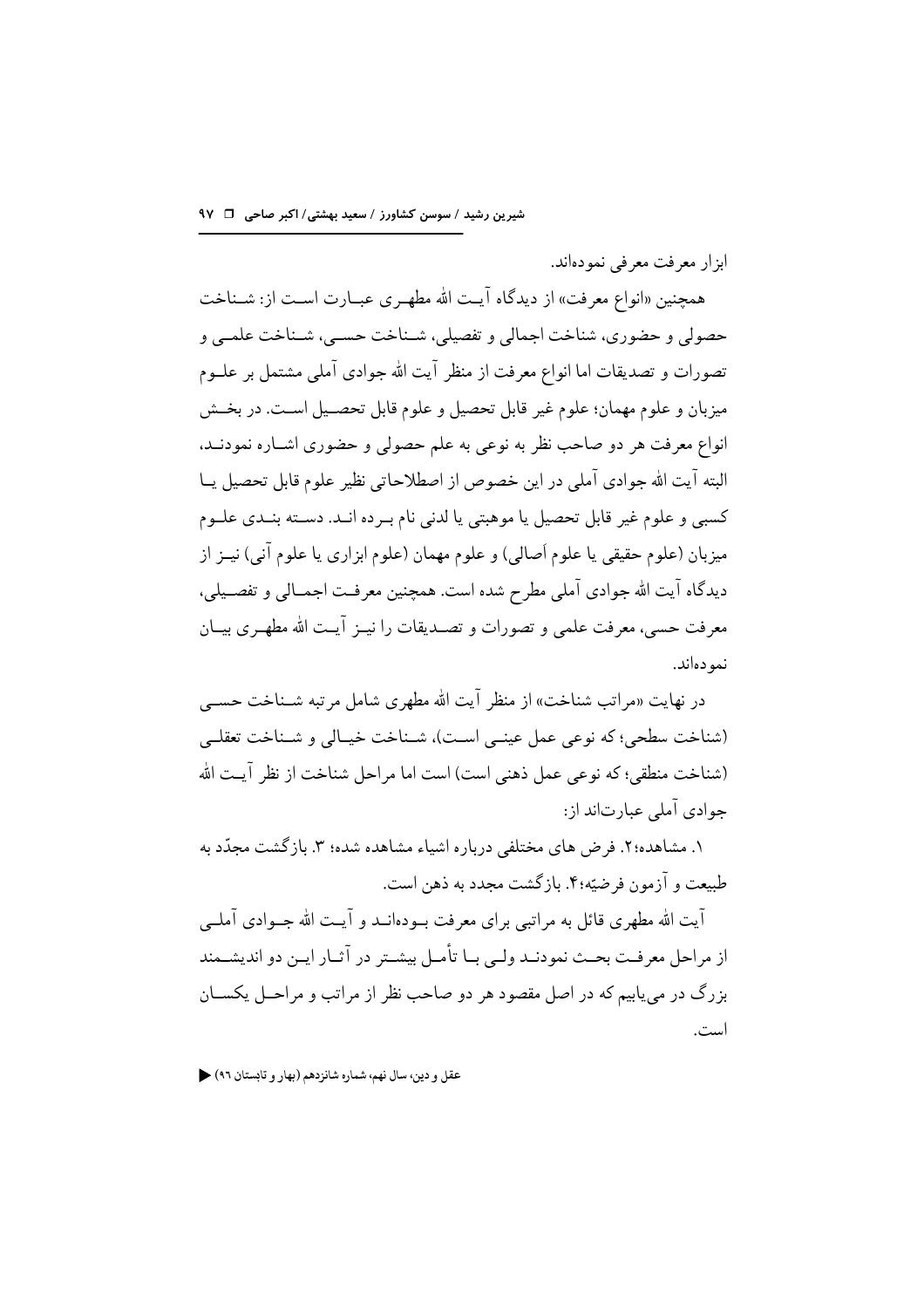| أيت الله جوادي أملي                                                                                                              | أيت الله مطهري                                                                               | بنیان های معرفت<br>شناختی |
|----------------------------------------------------------------------------------------------------------------------------------|----------------------------------------------------------------------------------------------|---------------------------|
| امكان كسب معرفت براي انسان<br>وجود دارد                                                                                          | امكان كسب معرفت براي انسان<br>وجود دارد                                                      | امكان معرفت               |
| علوم میزبان و علوم مهمان، علوم<br>غير قابل تحصيل و علوم قابل<br>تحصيل(موهبتي يا لدني و كسبي)                                     | شناخت حصولي و حضوري،<br>شناخت اجمالي و تفصيلي،<br>شناخت حسي، شناخت علمي،<br>تصورات و تصديقات | انواع معرفت               |
| حس، خيال. وهم. عقل. قلب                                                                                                          | حس، قياس و برهان(استدلال<br>منطقی و استدلال عقلبی)، تزکیه<br>نفس                             | ابزارهاي معرفت            |
| حس، عقل، تزكيه، كتاب منير،<br>وحي                                                                                                | طبيعت، عقل، قلب، تاريخ،فطرت                                                                  | منابع معرفت               |
| ۱– مشاهده، ۲– فرض های<br>مختلفي درباره اشياء مشاهده<br>شده، ۳-بازگشت مجدّد به طبیعت<br>و آزمون فرضیّه، ۴– بازگشت<br>مجدد به ذهن. | مرتبه ي حس(شناخت سطحي)،<br>مرتبه ي خيال، مرتبه ي<br>تعقل(شناخت منطقي)                        | مراتب و مراحل<br>معرفت    |
| نفس الامر، معيار ثبوتي معرفت<br>است.                                                                                             | حقیقی بودن و مطابق با واقع<br>بودن ادراكات انسان                                             | معيار صدق معرفت           |

# ۹۸ ٪ □ تحلیل تطبیقی بنیانهای معرفتشناختی براساس دیدگاههای استاد مطهری و استاد جوادیآملی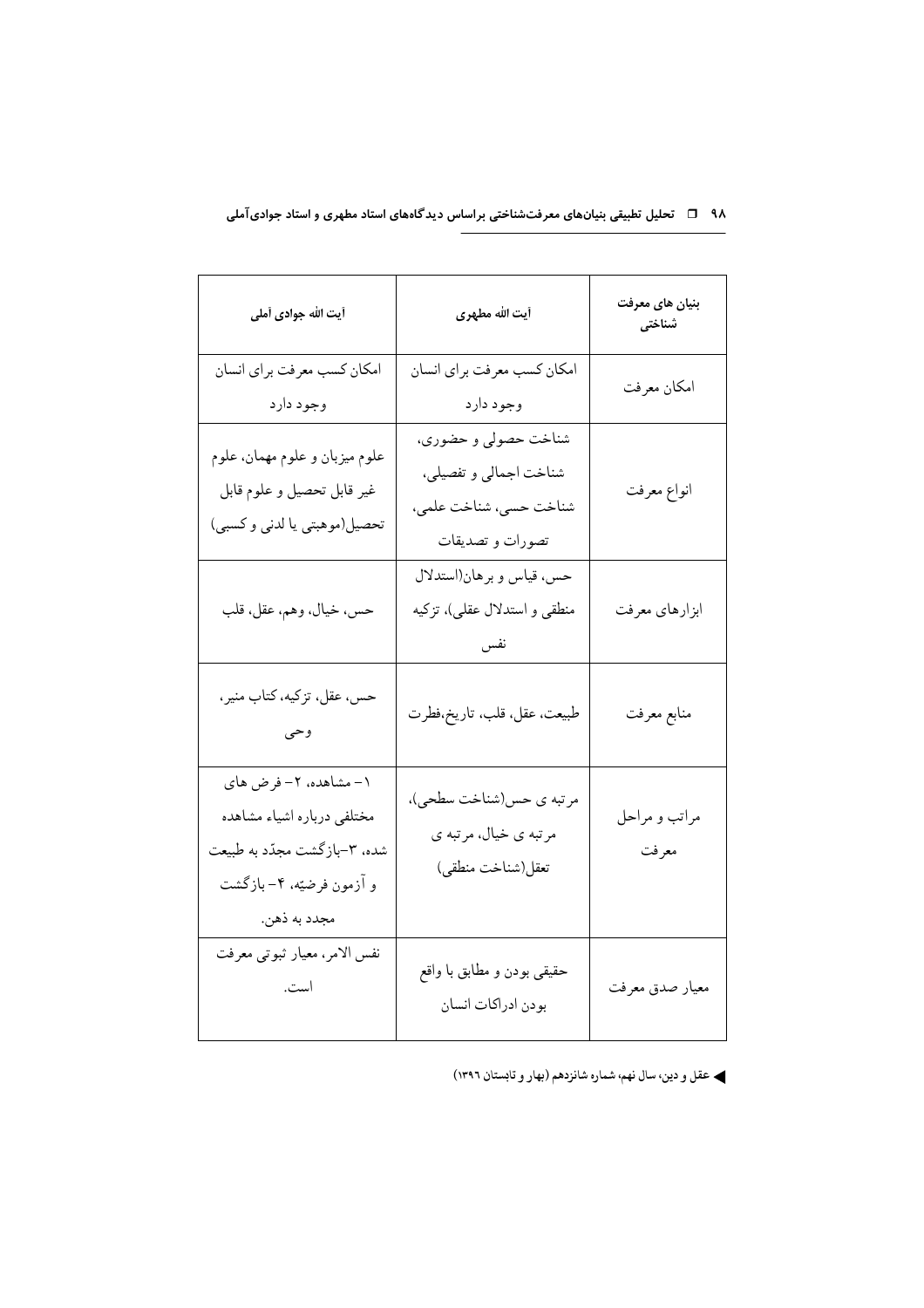# نتبجه گېري

یکی از اصلی ترین مفاهیم در فرهنگ اسلامی مفهوم علم و معرفت اسـت. بررســی مسائل مربوط به بحث معرفتشناسی اسلامی برای اسلامی ســازی علــوم انســانی در بر نامه درسی نظام آموزش کشور حائز اهمیت است. نتــایجی کــه از پــژوهش حاضــر بدست آمده است:

نخست اينكه از منظر اين دو صاحب نظر فلسفه اسلامي امكان معرفت وجــود دارد و بر این اساس هر کدام از صاحب نظران فلسفه اسلامی انسواعی بسرای معرفت قائبل هستند، همچنین این نکته نیز قابل ذکر میباشد که بین امکان، انواع، منابع و ابزارهــای کسب معرفت نسبتی بر قرار است، بدین گونه که وجود امکان معرفت دلیــل و بر هــانی محکم برای وجود انواع، منابع، ابزار معرفت میباشد و بعد از اینکه امکــان معرفــت از منظر صاحب نظران تأييد و تصديق شد مي توانيم در خصوص ساير ابعاد معرفـت نيــز كاوش نماييم و آنها را برشمريم.

با توجه به این بنیانهای معرفت شناختی مستخرج از این دو دیدگاه باید در عرصه برنامه درسی تحولاتی را در نظر گرفت از جمله: باید کتابها و محتواهای آموزشــی متناسب با منابع و انواع معرفت تنظیم گردد. به علــوم فطـري و حقیقــی و اَصــالی در طراحی بر نامه درسی بیش از پیش اهمیت داده شود و زمینه برورش فکری و روحــی متربیان را فراهم آورد.

همچنین فرایند یاددهی- یادگیری باید با توجه به ابزارها و راههای معرفت و منابع معرفتِ صحيح هدايت شود. معلمان و اولياء بايد سطح شــناخت خــودرا ارتقــا داده و سعی در غنی بخشیدن به معرفت متربیان خویش نمایند همحنین از دیگر مواردی کـه لازم است لحاظ شود، لزوم استعدادیابی دانش آموزان و جهتدهـی بـه آنهــا بـرای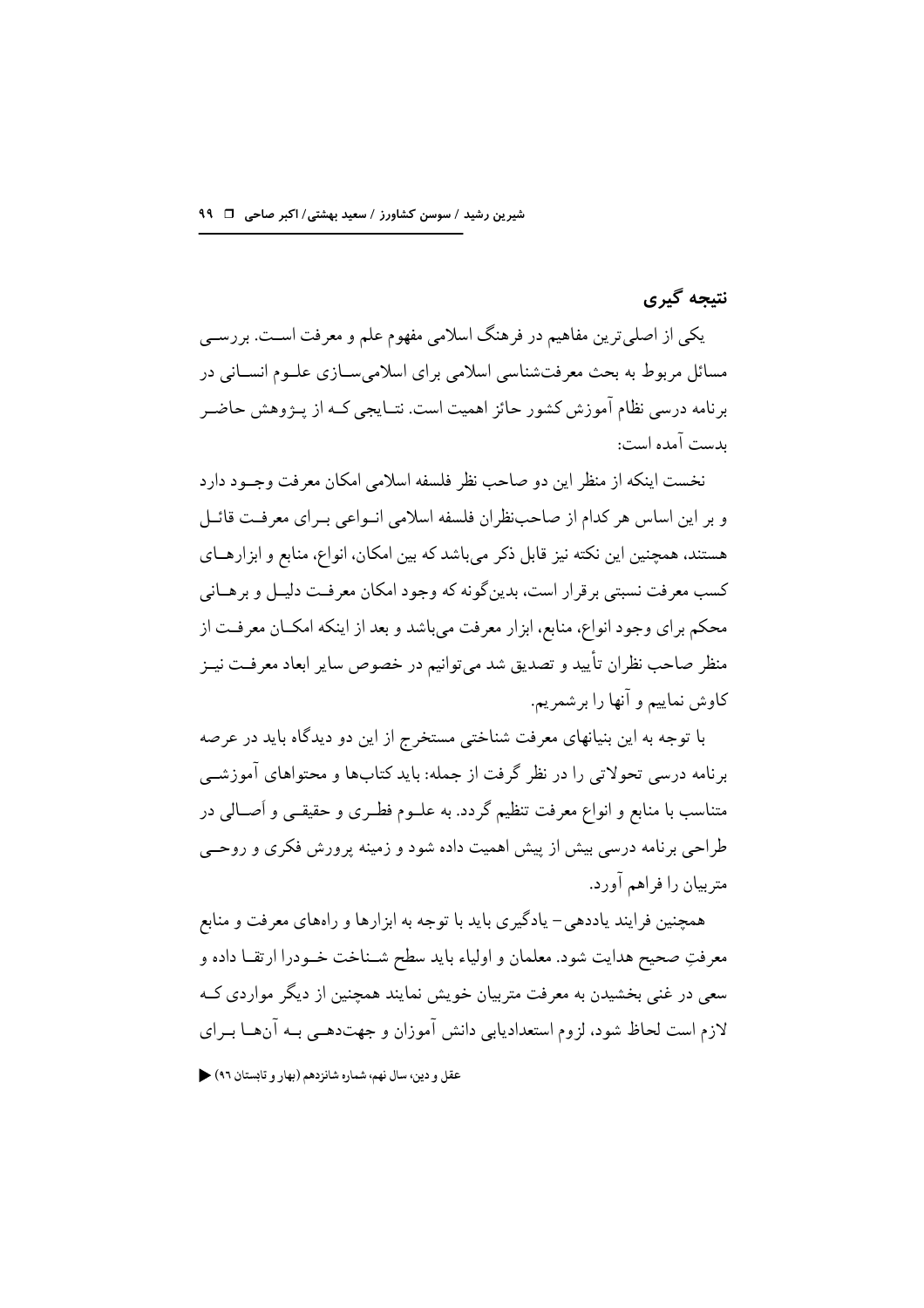رسيدن به كمال معرفت صحيح است. همچنين معرفي الگوهاي عملي و اخلاقي كــه از راه تزکیه و تهذیب نفس مراتب عالی معرفت را طی نمودهانـد و تشـویق متربیـان بـه بيمودن مسير معرفت از بهترين و درســتتـرين راه ممكــن و از ديگــر اقــداماتي كــه براساس اين بنيانهاي معرفت شناختي ميتوان اتخاذ نمود، ارج نهادن به مقام عــالِم و معلم و تبیین و تشریح اهمیت و لزوم فراگیری علم و دانش متقن و مدلل و تأکیــد بــر اهميت كسب معارف صادق و نافع است.

يىنوشت

- 1. Comparative study
- 2. G. Beredy
- 3. Description
- 4. Interperation
- 5. Juxtaposition
- 6. Comparison
- ٧. «اقْرَأْ بِاسْمِ رَبِّك الَّذى خَلَقَ \* خَلَقَ الْإِنْسانَ مِنْ عَلَق \* اقْرَأْ وَ رَبُّك الْأَكْرَمُ \* الَّذى عَلَّـمَ بِالْقَلَمِ \* عَلَّـمَ الْإِنْسانَ ما لَمْ يَعْلَمْ» (علق:٥-١)
- ٨ . «إنَّ في خَلْقِ السَّماواتِ وَ الْأَرْضِ وَ اخْتِلافِ اللَّيْلِ وَ التَّهارِ وَ الْفُلْكِ الَّتِي تَجْرى في الْبَحْر بما يَنْفَعُ النَّاسَ وَ ما أَنْزَلَ اللَّهُ مِنَ السَّماءِ مِنْ ماءٍ فَأَحْيا بِهِ الْأَرْضَ بَعْدَ مَوْتِها وَ بَثَّ فيها مِنْ كُلِّ دابَّـةٍ وَ تَصْرِـيفِ الرِّيـاجِ وَ السَّحاب الْمُسَخَّر بَيْنَ السَّماءِ وَ الْأَرْضِ لَآياتٍ لِقَوْمٍ يَغْقِلُونَ» (بقره: ١۶۴)
- ٩. «أَ لَمْ تَرَ أَنَّ اللَّهَ أَنْزَلَ مِنَ السَّماءِ ماءً فَأَخْرَجْنا بهِ ثَمَراتٍ مُخْتَلِفاً أَلْوانُهـا وَ مِنَ الْجبـال جُـدَدُّ بـيضُّ وَ حُمْـرٌ **مُخْتَلِفٌ أَلْوانُها وَ غَرابِيتُ سُودٌ» (فاط :٢٧)**

﴾ عقل و دين، سال نهم، شماره شانزدهم (بهار و تابستان ١٣٩٦)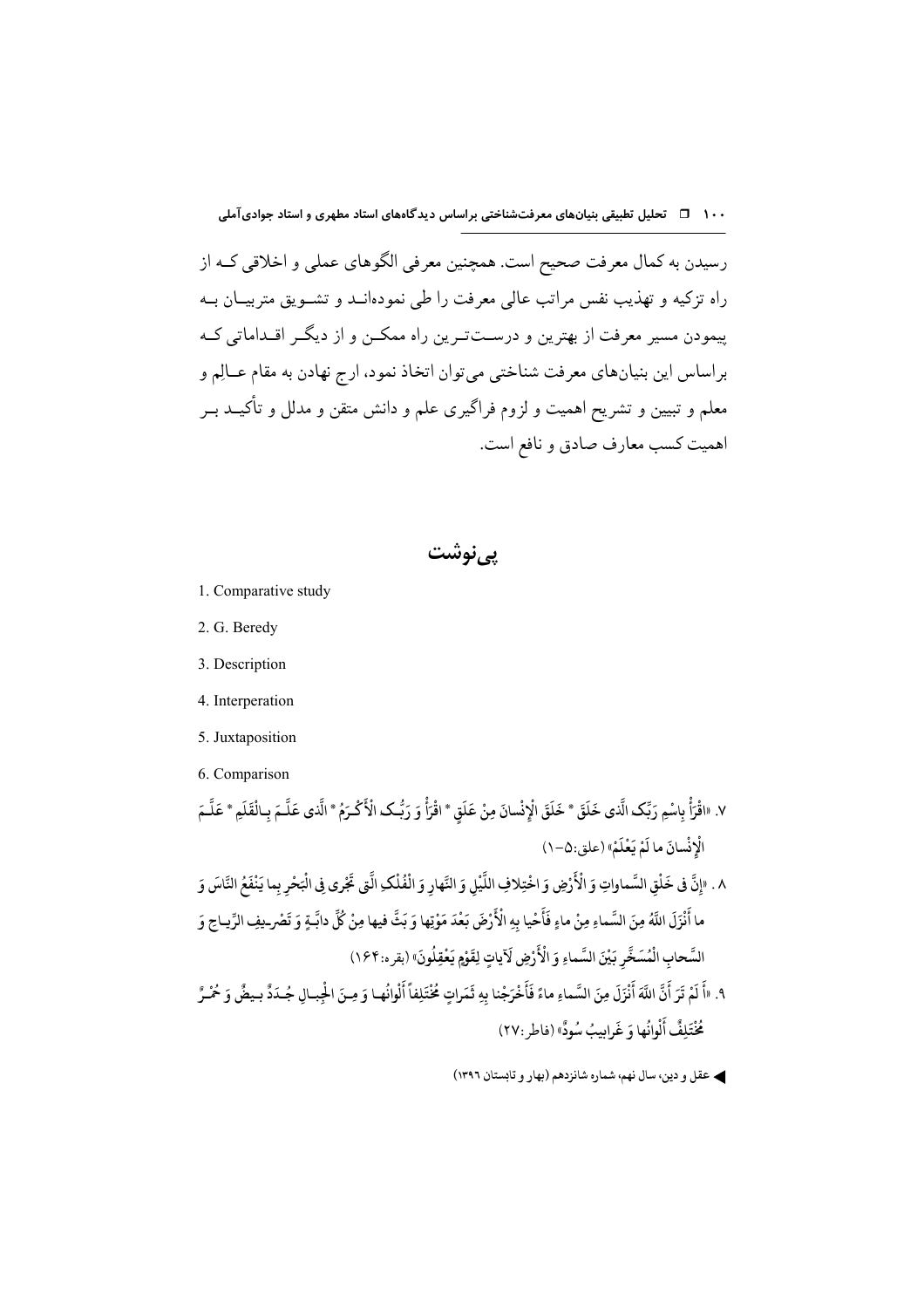١٠. «وَ عَلَّمَ آدَمَ الْأَسْماءَ كُلَّها ثُمَّ عَرَضَهُمْ عَلَى الْمَلائِكَةِ فَقالَ أَنْبِئُونِي بأَسْماءِ هؤُلاءِ إنْ كُنْتُمْ صادِقِينَ» (بقر ه:  $(\Upsilon)$ ١١ . «قُل انْظُرُوا ما ذا في السَّماوات وَ الْأَرْضِ وَ ما تُغْنِي الْآياتُ وَ التُّذُرُ عَنْ قَوْمِ لا يُؤْمنُونَ» (يونس: ١٠١) ١٢ . «وَ اللَّهُ أَخْرَجَكُمْ مِنْ بُطُونِ أُمَّهاتِكُمْ لا تَعْلَمُونَ شَـيْئاً وَ جَعَـلَ لَكُـمُ السَّـمْعَ وَ الْأَبْصـارَ وَ الْأَفْئِـدَةَ لَعَلَّكُمْ تَشْكُرُونَ» (نحل:٧٨) ١٣. طبق آيه ٢٩ سوره انفال؛ آيه ١٧ سوره محمد ١۴. طبق آيه ١١ سوره انعام : «قُلْ سيرُوا في الْأَرْضِ ثُمَّ انْظُرُوا كَيْفَ كانَ عاقِبَةُ الْمُكَذِّبينَ» (انعام:١١) ١۵. «قالَ بَلْ رَبُّكُمْ رَبُّ السَّماوات وَ الْأَرْضِ الَّذي فَطَرَهُنَّ وَ أَنَا عَلِ ذلِكُمْ مِنَ الشّاهِدينَ» (انبياء: ٥۶) ١۶. «قُلْ أَ غَيْرَ اللَّهِ أَنَّخِذُ وَلِيًّا فاطِر السَّماوات وَ الْأَرْضِ وَ هُوَ يُطْعمُ وَ لا يُطْعَمُ قُلْ إنِّي أُمِرْتُ أَنْ أَكُونَ أَوَّلَ مَنْ أَسْلَمَ وَ لا تَكُونَنَّ مِنَ الْمُشْرِكِينَ» (انعام:١٤) ١٧. «إذَا السَّماءُ انْفَطَرَتْ» (انفطار: ١) ١٨. «السَّماءُ مُنْفَطِرُّ به كانَ وَعْدُهُ مَفْعُولاً» (مز مل: ١٨) ١٩. «يُؤْتِي الْحِكْمَةَ مَنْ يَشاءُ وَ مَنْ يُؤْتَ الْحِكْمَـةَ فَقَـدْ أُوتِيَ خَـيْراً كَثـيراً وَ ما يَـذَّكَّرُ إِلاَّ أُولُـوا الْأَلْبـابِ» (بقره:۶۹) ٢٠. «فَأَقِمْ وَجْهَكَ لِلدِّينِ حَنِيفاً فِطْرَتَ اللَّهِ الَّتِي فَطَرَ النَّاسَ عَلَيْها لا تَبْدِيلَ لِخَلْـق اللَّهِ ذلِـكَ الدِّيـنُ الْقَـيِّمُ وَ لڪِّنَّ أَكْثَرَ النَّاسِ لا يَعْلَمُونَ» (روم: ٣٠)

- ٢١. «وَ نَفْسٍ وَ ما سَوَّاها، فَأَلْهَمَها فُجُورَها وَ تَقْواها» (شمس:٨-٧)
- ٢٢. «وَ اللَّهُ أَخْرَجَكُمْ مِنْ بُظُونٍ أُمَّهاتِكُمْ لا تَعْلَمُونَ شَيْئاً وَ جَعَلَ لَكُمُ السَّمْعَ وَ الْأَنِصارَ وَ الْأَفْئِدَةَ لَعَلَّكُمْ تَشْكُرُونَ» (نحل:٧٨)
- ٢٣. «وَ اللَّهُ خَلَقَكُمْ ثُمَّ يَتَوَفَّاكُمْ وَ مِنْكُمْ مَنْ يُرَدُّ إِلى أَرْذَلِ الْعُمُرِ لِكَئ لا يَعْلَمَ بَعْدَ عِلْمٍ شَيْئاً إِنَّ اللَّهَ عَلِـيمٌ قَدِيرٌ» (نحل: ٧٠)

٢۴. «وَ لا تَقْفُ ما لَيْسَ لَكِ بِهِ عِلْمٌ إِنَّ السَّمْعَ وَ الْبَصَرَ وَ الْفُؤادَ كُلُّ أُولئِك كانَ عَنْهُ مَسْؤُلاً» (اسراء: ٣۶ )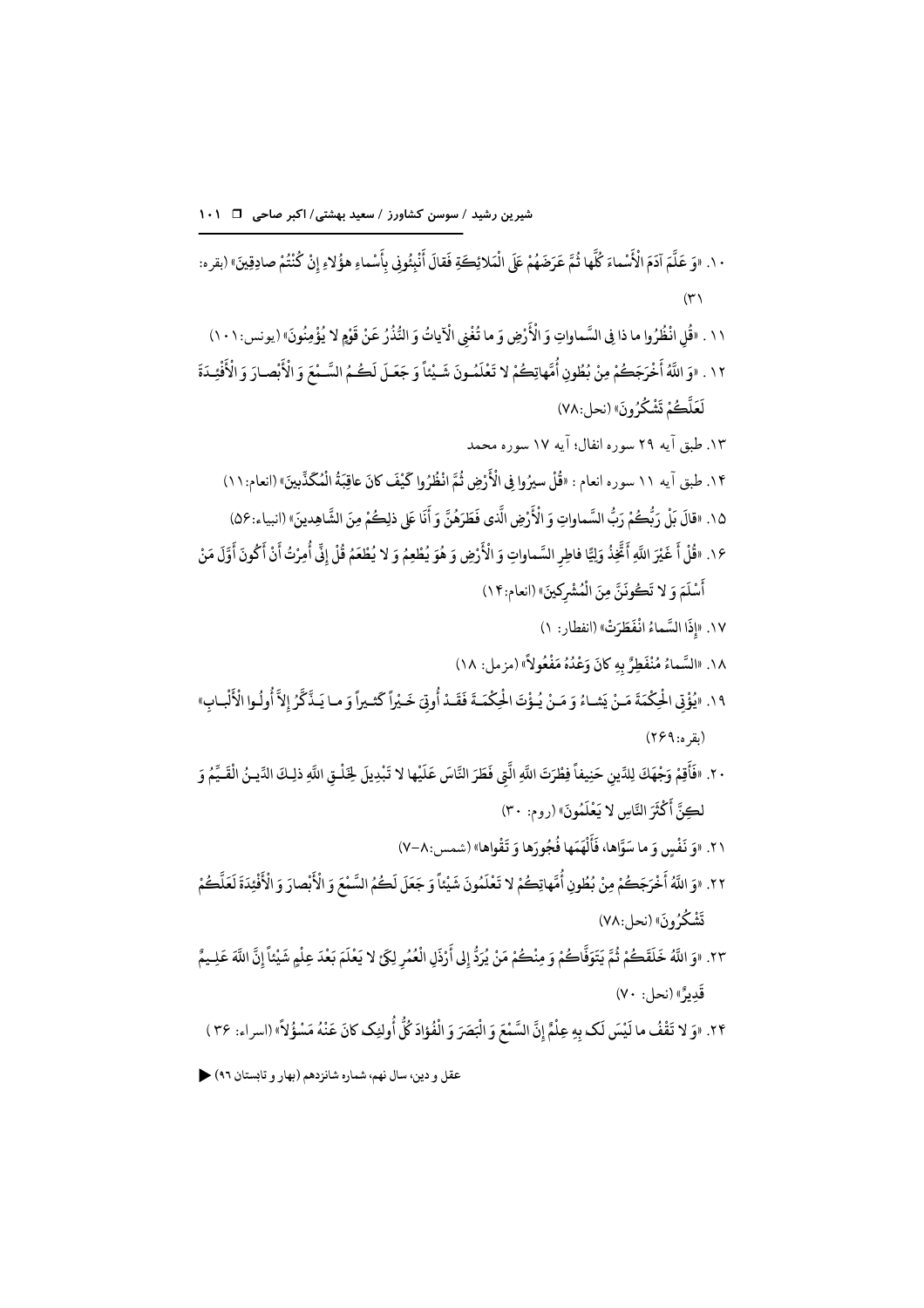۱۰۲ □ تحلیل تطبیقی بنیانهای معرفتشناختی براساس دیدگاههای استاد مطهری و استاد جوادیآملی ٢۵. «إِنَّ فِي ذلِكِ لَذِكْرِي لِمَنْ كانَ لَهُ قَلْبٌ أَوْ أَلْقَى السَّمْعَ وَ هُوَ شَهِيدًّ» (ق:٣٧) ٢۶. «قَالَ رَبِّ بِمَا أَغْوَيْتَنِي لَأُزَيِّنَنَّ لَهُمْ فِي الْأَرْضِ وَلَأُغْوِيَنَّهُمْ أَجْمَعِينَ، إِلَّا عِبَادَكَ مِـنْهُمُ الْمُخْلَصِـينَ» (حجـر:  $(\gamma q - \gamma)$ ٢٧. «وَ اتَّقُوا اللَّهَ وَ يُعَلِّمُكُمُ اللَّهُ وَ اللَّهُ بِكُلِّ شَىْءٍ عَليمٌ» ( بقره: ٢٨٢) ٢٨. «إن تَتَّقوا اللَّهَ يَجعَل لَكُم فُرقاناً» ( انفال: ٢٩)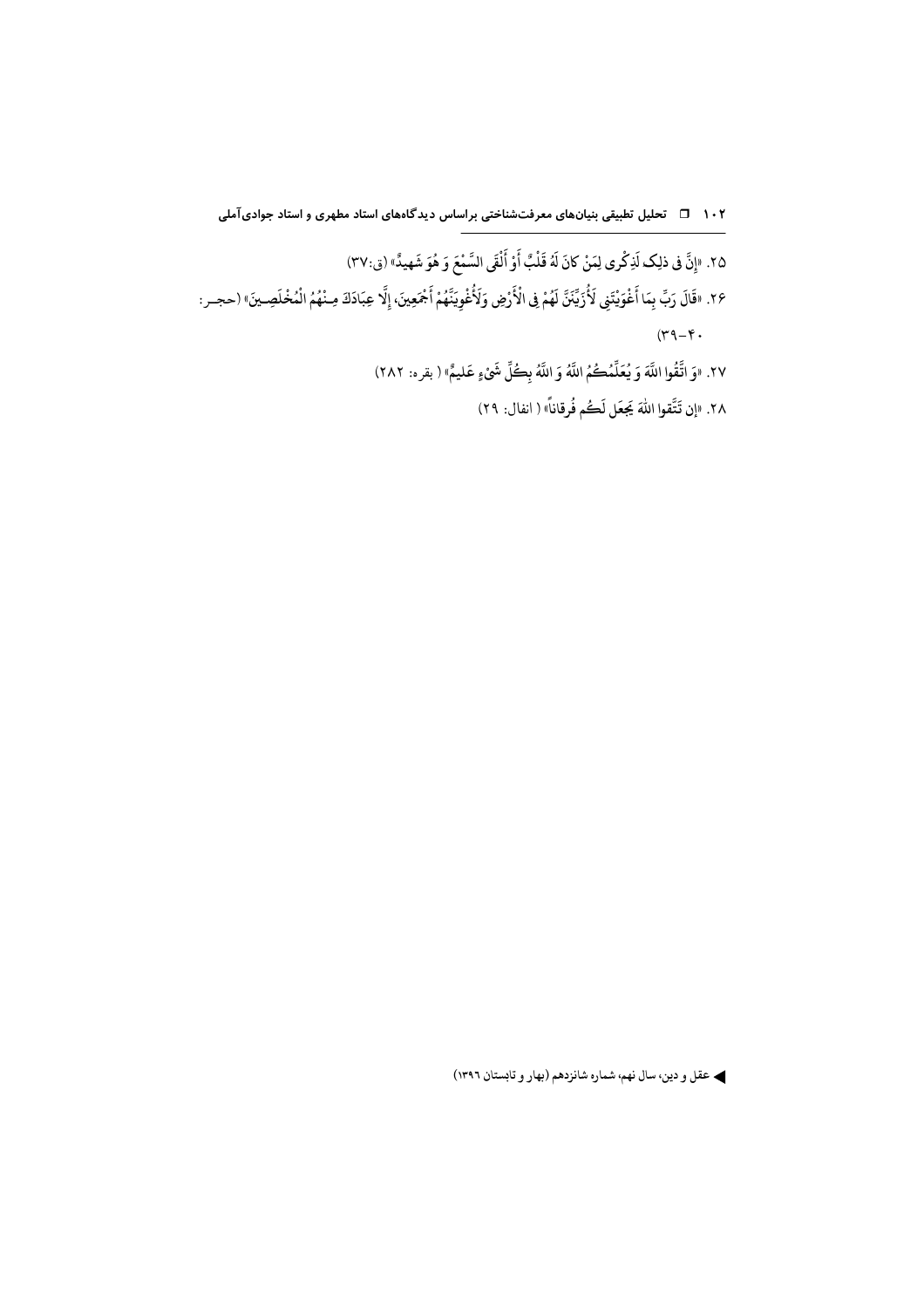## منابع

- ۱. قر آن کر یم.
- ۲. آقازاده، احمد، (۱۳۸۱ش)، روش شناسی و تاریخ تحول دانش آموزش و پــرورش تــــطبیقی و بــین الملل. تهران، نسل نيكان، ۳. بهشتی، سعید، ملکی، حسن، ویسی، غلامرضا، (۱۳۹۲ش)، **سیاست های حاکم بر اهداف آموزشی** در معرفت شناسی استاد مطهری وکاربست آن در نظام جمهوری اسلامی ایران، مجله پژوهش هـای سياست اسلامي، سال اول، شماره سوم. ۴. جوادي آملي، عبدالله،( ١٣٨٧ش)، معرفت شناسي در قرآن، قم، مركز نشر إسراء.
	- ۶. ــــــــــــــــــــــــــــــــــ ( ۱۳۹۳ش)، صورت و سیرت انسان در قرآن، قم، مرکز نشر اِسراء.
- ٧. \_\_\_\_\_\_\_\_\_\_\_\_\_\_\_\_\_\_\_ تفسـير تسـنيم، محقــق: ســعيد بنــدعلي،( ١٣٨٧ش)، ج١١، چ٢، قــم، نشــر اسر اء.
- ٨. ــــــــــــــــــــــــــــــــــ ، تفسير تسنيم، محقق: محمدحسين الهي زاده،( ١٣٨٨ش)، ج١٢، چ٢، قم، نشــر اسر اء،
	- ٩. ــــــــــــــــــــــــ ، تفسير تسنيم، محقق: احمد قدسي،(١٣٨٩ش) ، ج۴، ج۶، قم، نشر اسراء،
- ١٠. \_\_\_\_\_\_\_\_\_\_\_\_\_\_\_\_\_ ، تفسير تسنيم، محقق: حسين شفيعي و محمد اصفهاني،( ١٣٨٩ش)، ج٢٢، قم، نشر اسراء،
- ۱۱. کردفیروزجایی، یارعلی،( ۱۳۹۳ش)، مباحث معرفت شناختی در فلسفه اسلامی، قــم، پژوهشــگاه حوزه و دانشگاه،
- ۱۲. مصباح یز دی، محمدتقی(۱۳۹۰ش)، فلسفه تعلیم و تربیـت اسـلامی، تهـران، مؤسسـه فرهنگـی مدرسه بر هان( انتشارات مدرسه)، مؤسسه آموزشی و یژوهشی امام خمینی(ره)،